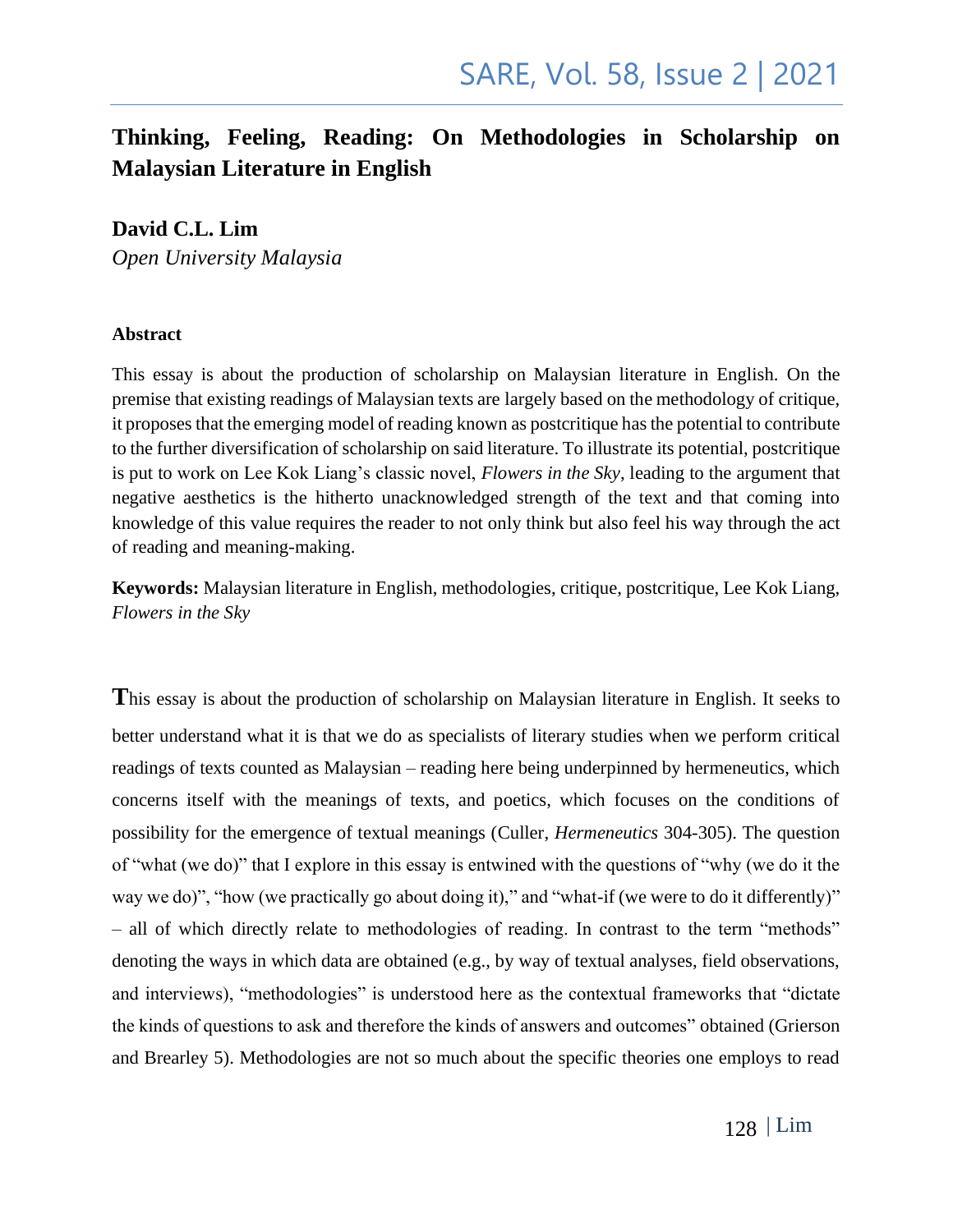literature (e.g., psychoanalytic, feminist, postcolonial) as they are about the principle-guided means and ends to which theories and texts are put to critical co-creation.

 The same repertoire of methodologies is largely shared by scholars across the humanities and social sciences irrespective of whether their object of study is literature, film, or other forms of cultural production, and no one methodology is exclusive to readings of Malaysian literature in English. The question of methodology is as central to the varied disciplines as it is to the study of Malaysian literature, for it literally determines the kinds of knowledge that are produced and the ways in which the objects of study are understood. Yet, strangely enough, despite its centrality, methodology – or, more precisely, criticism of methodologies employed in literary criticism – has to date received virtually no dedicated attention in the study of Malaysian literature in English. To be sure, a rich variety of critical exegeses of individual Malaysian texts abound, as do general commentaries, reviews, annotated bibliographies, literary-historical accounts, interviews with authors and practitioners, first-person authorial accounts of their art, and so on. There is also no shortage of the occasional broad studies that take stock of Malaysian literature in English, a recent one being the 2018 special issue on twenty-first century Malaysian literature published by the journal, *Asiatic* (see, for e.g., Ng, "Reading"). Even there, as in elsewhere, conspicuous silence reigns where criticism of criticism is concerned. Combing through the Malaysia subsection of the comprehensive annual bibliography of Commonwealth literature featured in the *Journal of Commonwealth Literature* between 2003 and 2021, not one publication was found that critically examined the methodological approaches taken in readings of Malaysian texts. The same null result was arrived at after going through all forty issues of the journal, *SARE*, published between 1980 and 2021, that are available online. Criticism of criticism of Malaysian texts if it exists has proven to be elusive. This essay is but a step towards redressing the methodological silence that profoundly impacts how we read and understand Malaysian literature in English.

In the ensuing discussion, I begin by tracing the Malaysian origins of the study of Malaysian literature in English before positing that existing readings of Malaysian texts, although varied in foci and style, largely adhere to the methodology of critique, a term describing reading practices that share certain familial features, one of which is the inclination to privilege the deep, the symbolic, and representational over the surface, the literal, and the more-than-representational. I then contrast critique against an emerging model of reading known as postcritique before proposing that the latter, as supplement to critique, has the potential to contribute to the further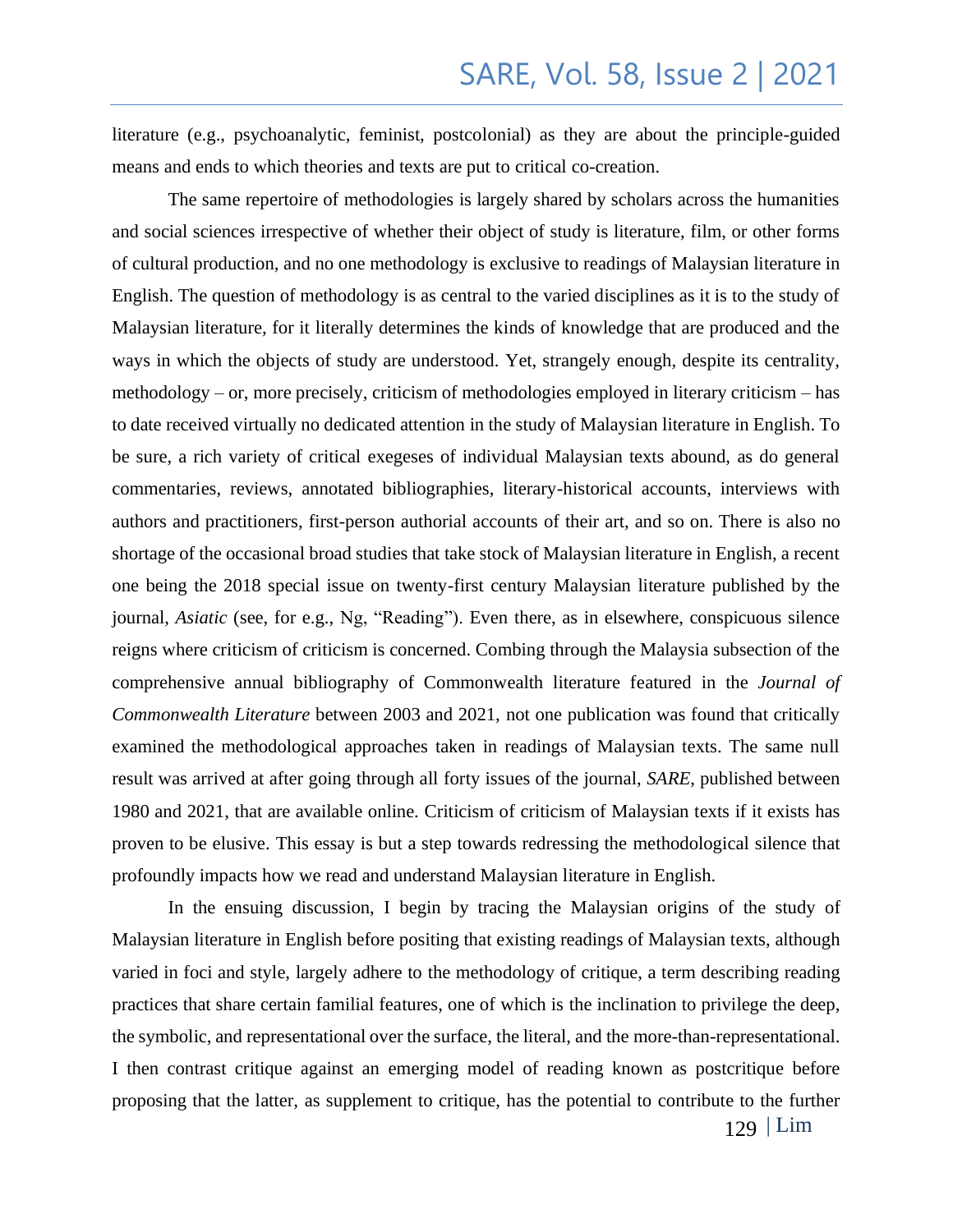diversification of scholarship on Malaysian texts, especially the classics, that have for too long been yoked to the worn narratives of fraught Malaysia. To illustrate its potential, postcritique is put to work on Lee Kok Liang's classic novel, *Flowers in the Sky*, a text to which critique has been amply applied over the decades but has since waned in critical interest. Premised on my affective experience of the text as a thinking-feeling reader, and drawing on Bill Brown's thing theory, Gernot Böhme's theory of atmospheres, and Theodor Adorno's aesthetic theory, I argue that hiding in plain sight as the hitherto unrecognized strength of the modernist novel is the aesthetic value of the "ugly" that does its work by unsettling and priming the reader to rethink, beyond the standard concerns of critique, the functions and possibilities of modern art and the aesthetic experience.

#### **Origins and Methodologies**

Malaysian literature in English and academic scholarship on it are relatively new discourses that are, by artificial yet necessary epoch demarcation, no older than their postcolonial namesake, Malaysia, which came into being in 1963 (see Holden). They made their first formal appearance in Malaysian academia in 1966 when Lloyd Fernando created and launched a pathbreaking course on Commonwealth Literature at the English Department of the University of Malaya. Introduced at a time when the prevalent belief was that only Western canonical literature was worth studying, the course, then "uncommon anywhere in the British Commonwealth" (Lim 230), included works by the post-1965 Malaysian pioneers: Lee Kok Liang, Ee Tiang Hong, and Wong Phui Nam. In the early days, exegeses of Malaysian literature in English by Malaysian scholars were seldom conscious or explicit about the methodologies they employed, although they tended to take the aesthetic, linguistic, or sociological approach, or a blend of these. With the rise and succeeding saturation of poststructuralist theory and postcolonial theory as its "supplement or surrogate" (Felski, *The Limits* 77), however, readings of Malaysian texts from the late 1990s onwards had become increasingly more self-reflexive, theory-driven, critical, and politically-assertive. Readings of this description, which predominate current scholarship on Malaysian texts – as well as textual practice across the humanities, including literary, film, cultural, and visual studies – are broadly recognisable as "critique."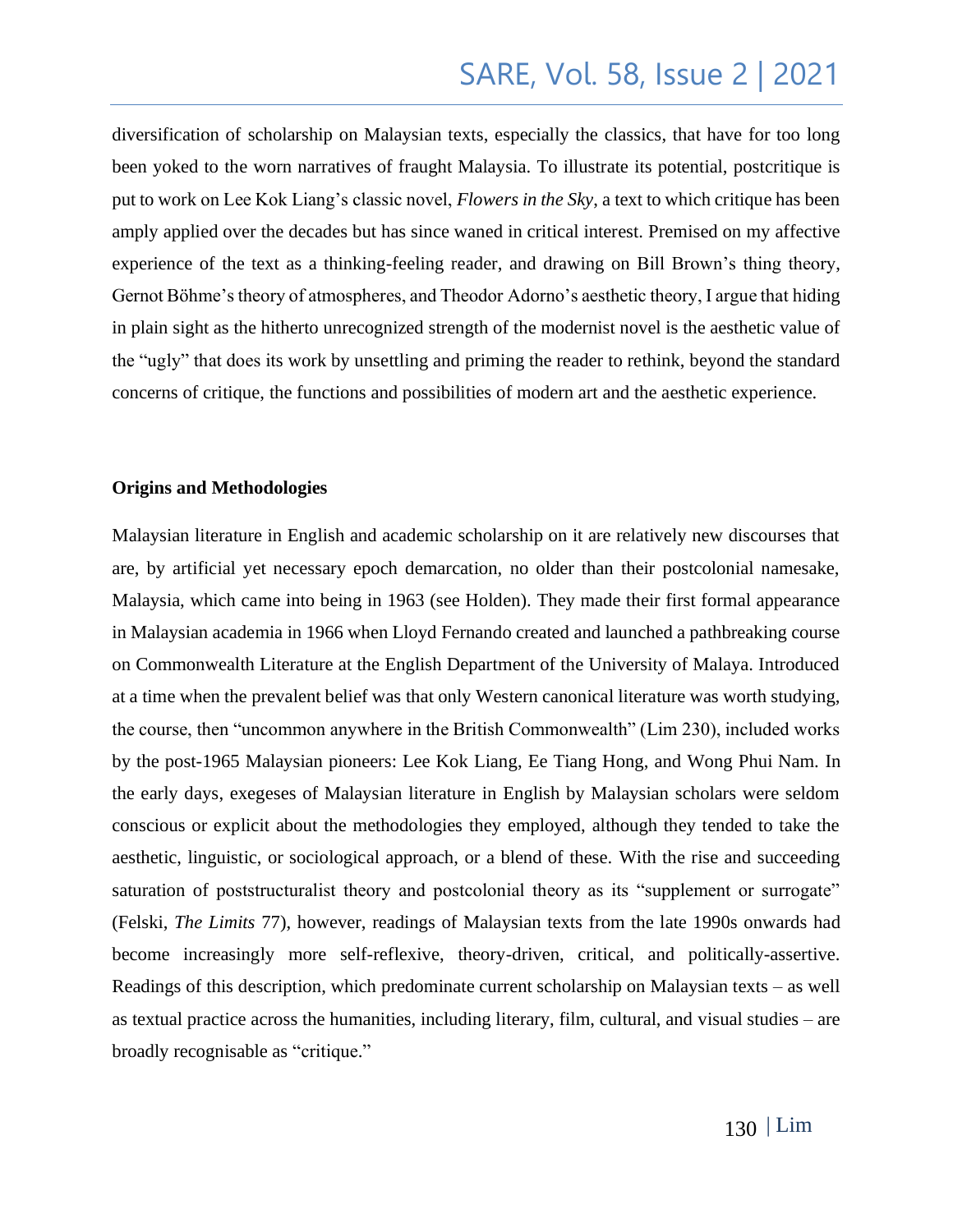The term critique varies in meaning and usage but certain salient features may nonetheless be discerned. As Elizabeth Anker and Rita Felski explain, some scholars treat critique as synonymous with literary and cultural theory, the "main effect" of which is, for Jonathan Culler, "the disputing of 'common sense' [...] views about meaning, writing, literature, experience" (*Literary* 4). Other scholars, by contrast, view critique more specifically as an offspring of "the hermeneutics of suspicion," conceptualised by Paul Ricoeur as an "art of interpreting" (33), "a tactic of suspicion" (26) and "a battle against masks," all attributed to the "three masters of suspicion" (33), namely Marx, Nietzsche, and Freud. Critique and the hermeneutics of suspicion are alike insofar as both are techniques of deciphering and unveiling that approach texts suspiciously and symptomatically. However, unlike the hermeneutics of suspicion which Ricoeur conceives as a methodology among other methodologies, critique positions itself "as a mandatory injunction rather than a possibility among other possibilities" (Sedgwick 125).

The tendency to be vigilant and suspicious towards appearances and to metaphorically drill below the surface to unearth latent or hidden significations are commonly attributed to critique but they are not its only features. Critique also links the text and the world even when the text does not; hence characters, events, situations, actions, and other textual features come "freighted with, and held to stand for, broader philosophical meanings or social structures" (Anker and Felski 6). As illustration, in Netty Mattar's reading of Anna Tan's "Codes," the concerns of the cyberpunk short story are not confined to the text itself but extend beyond fiction into present-day Malaysia as the article "explores the effect of the hierarchical orderings of global information networks on local Malay Muslim female subjectivity" (9). Similarly, Zainor Izat Zainal's eco-critique frames four contemporary Malaysian novels in English including K.S. Maniam's *Between Lives* as aligned "to the key phases in the history of environmentalism in Malaysia" (343) before analyzing their relationship with real-world environmental politics. Critique's linking of the text to the world is also evident in its commonplace referencing of the author, often reading the text as a direct or indirect testament of authorial biography and views on broad-ranging matters including writing, society, and politics, as will be illustrated subsequently in my review of selected readings of Lee Kok Liang's novel, *Flowers in the Sky*. In addition, critique is characterized by its intellectual rationalism and wariness towards the aesthetics expressed in the register of emotions, moods, and dispositions (Anker and Felski 11). As Terry Eagleton writes, where once scholars could, like literary critic Frank Kermode, make a statement to the effect that "reading a certain poem by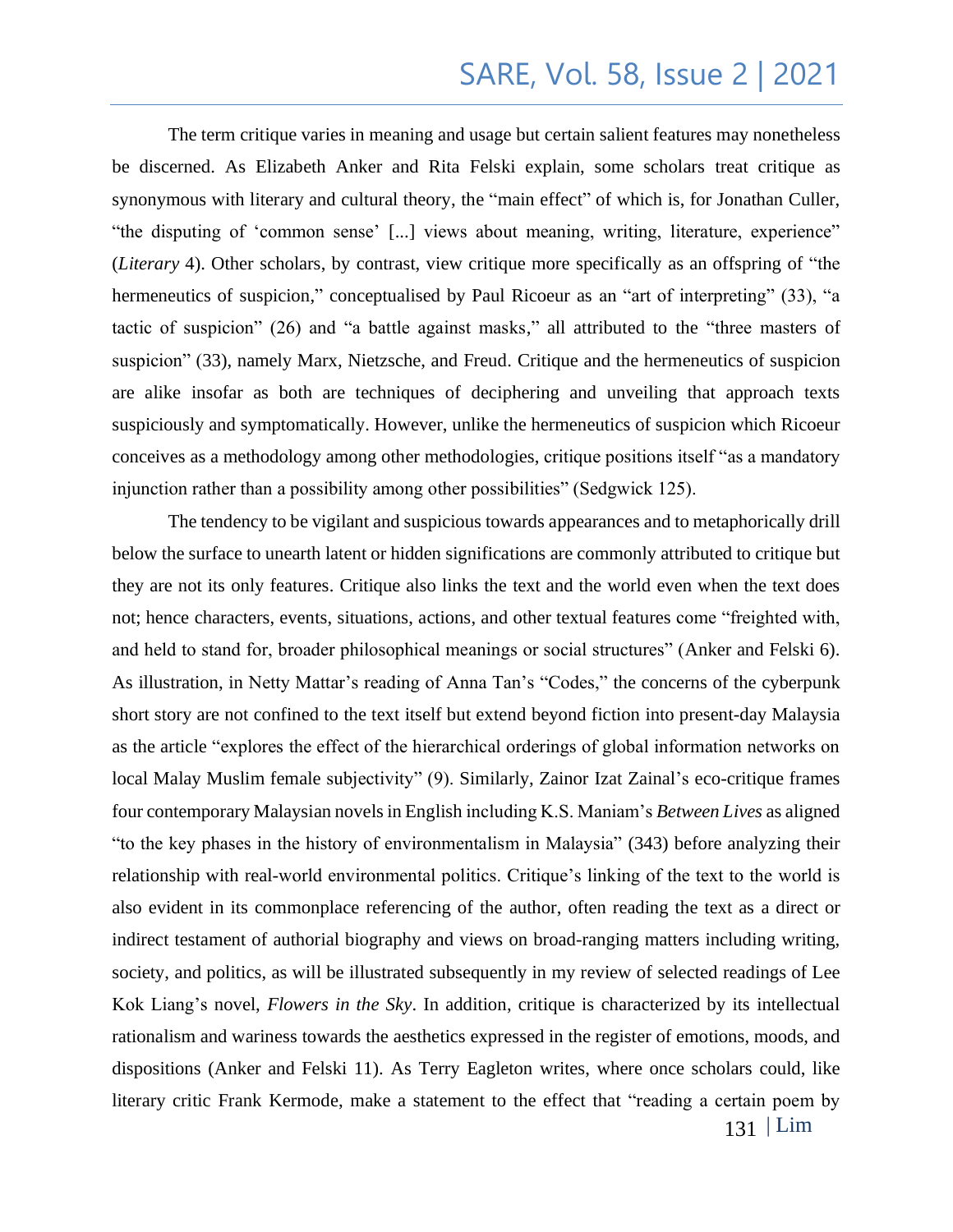Wallace Stevens made the hair on the back of his neck stand on end," it would be brow-raising for such a statement to be made today, especially by untenured academics (hence precariouslypositioned) as it is "the kind of thing anybody might say, and academics are not paid for being just anybody." Eagleton agrees in principle with Felski that critique is a dominant genre of contemporary writing about literature and that it tends to privilege thinking over feeling.

Having thus outlined some salient features of critique, I should now make clear that it is not my intention to imply or suggest that scholarship on Malaysian texts produced in the genre of critique is homogeneous or lacking in variety. Both Malaysian literature in English and scholarship on it have been growing steadily since the 1960s, and have seen exponential growth especially in the past decade with the emergence of new young authors and scholars. There are now more texts than ever for scholars of Malaysian literature to engage with, which has in turn led to a significant increase of academic scholarship in quantity and variety. A quick browse of the annual bibliographies in the *Journal of Commonwealth Literature* will dispel any doubt one might have about the existence of the sheer variety of critiques in terms of textual and thematic focus, writing style, theoretical engagement, the production of insights, and so on. That there is still a lack of criticism of criticism, as highlighted previously, does not in any way detract from the variety that exists within critique itself. Notwithstanding, a key question I pose in this essay is: should the existing diversity of these critiques hold us back from further diversifying existing scholarship on Malaysian literature in English in all directions, including experimenting with what I will unpack as postcritique, however problematic the concept itself may be?

I will return to address the above question later in the discussion. But first, I want to make another qualification: that the classification of heterogeneous readings of Malaysian texts under the rubric of critique does not imply that all said readings simultaneously contain all the delineated features of critique. These heterogeneous readings are similar but only insofar as they manifest the Wittgensteinian idea of family resemblances (Anker and Felski 4). As Alastair Fowler explains, "Representatives of a genre may [...] be regarded as making up a family whose septs and individual members are related in various ways, without necessarily having a single feature shared in common by all" (41). In a "complicated network of similarities overlapping and criss-crossing" (41), some readings may share one or more familial features of critique, while others may share some other features. Some may be more or less vigilant and suspicious than others. Some may drill deeper, remain closer to the surface, or inject extratext into the text to produce complex interpretations. As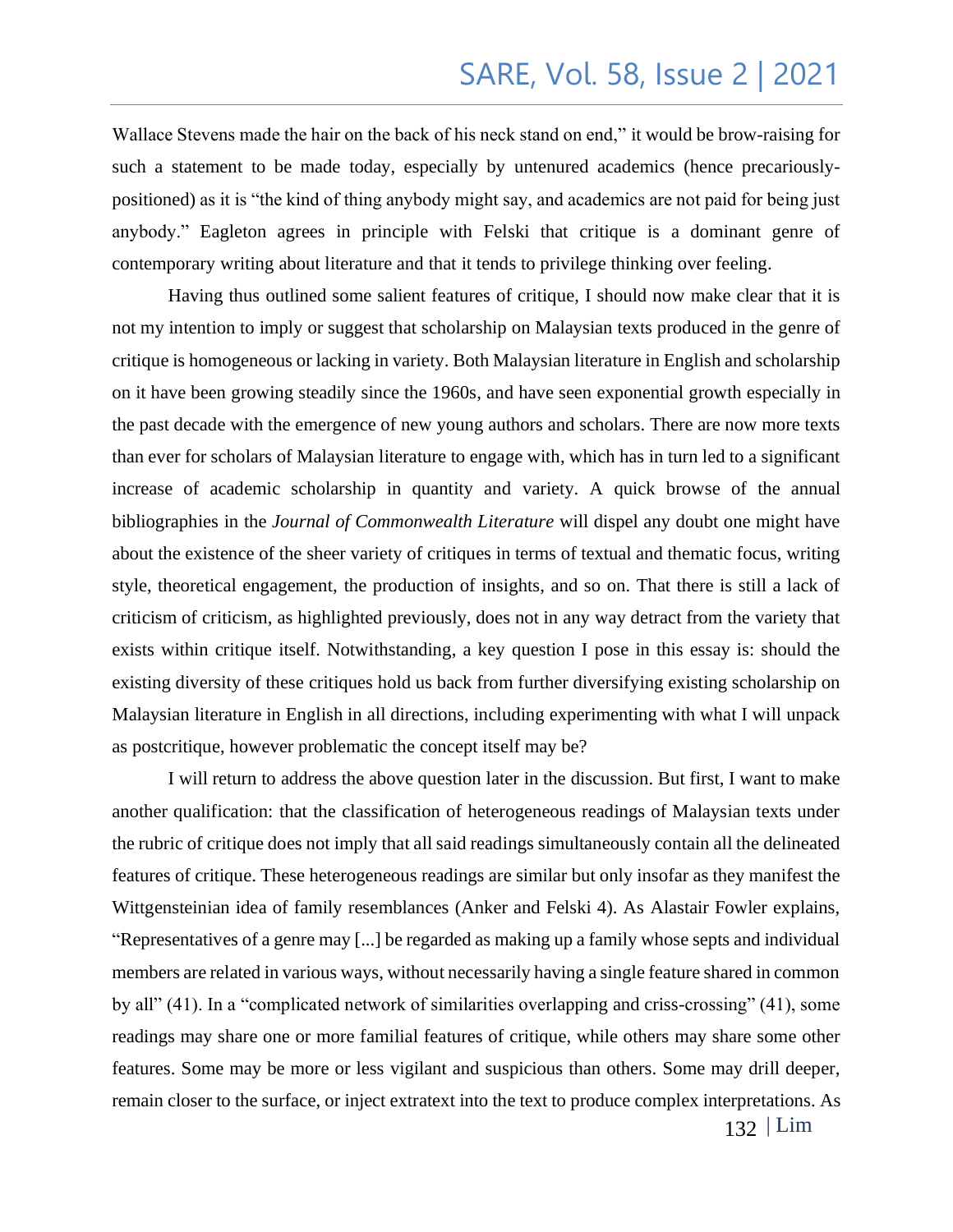well, some may be more or less inclined to draw connections of varying densities between the text and the world. Conceived in these familial terms, critique may be taken to affirm Graham Huggan's assertion that it seems "over-schematic" to claim that critique is "basically extractive" (133).

Although critique thus conceived remains a dominant, charismatic, and largely productive way of reading literature today, it has also simultaneously been facing increasing resistance. In the 1960s, as Malaysian literature in English was being birthed, Susan Sontag had already famously voiced her disagreement with the modern style of interpretation. Sontag agrees in the broad philosophical sense articulated by Nietzsche that "There are no facts, only interpretations" (5). What she disagrees with, rather, is interpretation of the type attributed to Marx and Freud and characterized by "an open aggressiveness, an overt contempt for appearances." In place of the latter type of interpretation, Sontag advocates an "erotics" of reading that seeks to recover the individual sensory experience of art. Since Sontag, a growing number of scholars, including Sedgwick, Latour, and Felski have articulated a similar disenchantment with critique. Best and Marcus, and Gallop are among the contemporary scholars who in principle share Felski's view that, while critique has its place in textual criticism, it is also, like all methodologies, "finite, limited and fallible" (Felski, *The Limits* 192). These and other scholars have consequently proposed various alternatives or supplements to critique that qualify as what Felski terms the "postcritical," a term "not to be confused with the uncritical" but whose vagueness allows it "to serve as a placeholder for emerging ideas and barely glimpsed possibilities" (*The Limits* 173). Ultimately, what counts as important in postcritical reading is the act of "forging links between things that were previously unconnected [and] creating something new in which the reader's role is as decisive as that of the text."

Postcritical methodologies are wide-ranging, an oft-cited example of which is Sedgwick's "reparative reading" which conceptualizes the reader as a thinking-feeling subject instead of a singularly thinking one. Often invoked also are Best and Marcus' "surface reading" and Gallop's "close reading," both characterized as prioritizing "what is evident, perceptible, [and] apprehensible in texts" (Best and Marcus 9) and yet susceptible to being overlooked. Another example is "eudaimonic reading," a postcritical methodology that prizes and consciously chooses to focus on emotions of well-being like "gratitude, serenity, and contentment" and lived aspects of well-being like "physical health, control over one's environment, relationships with others,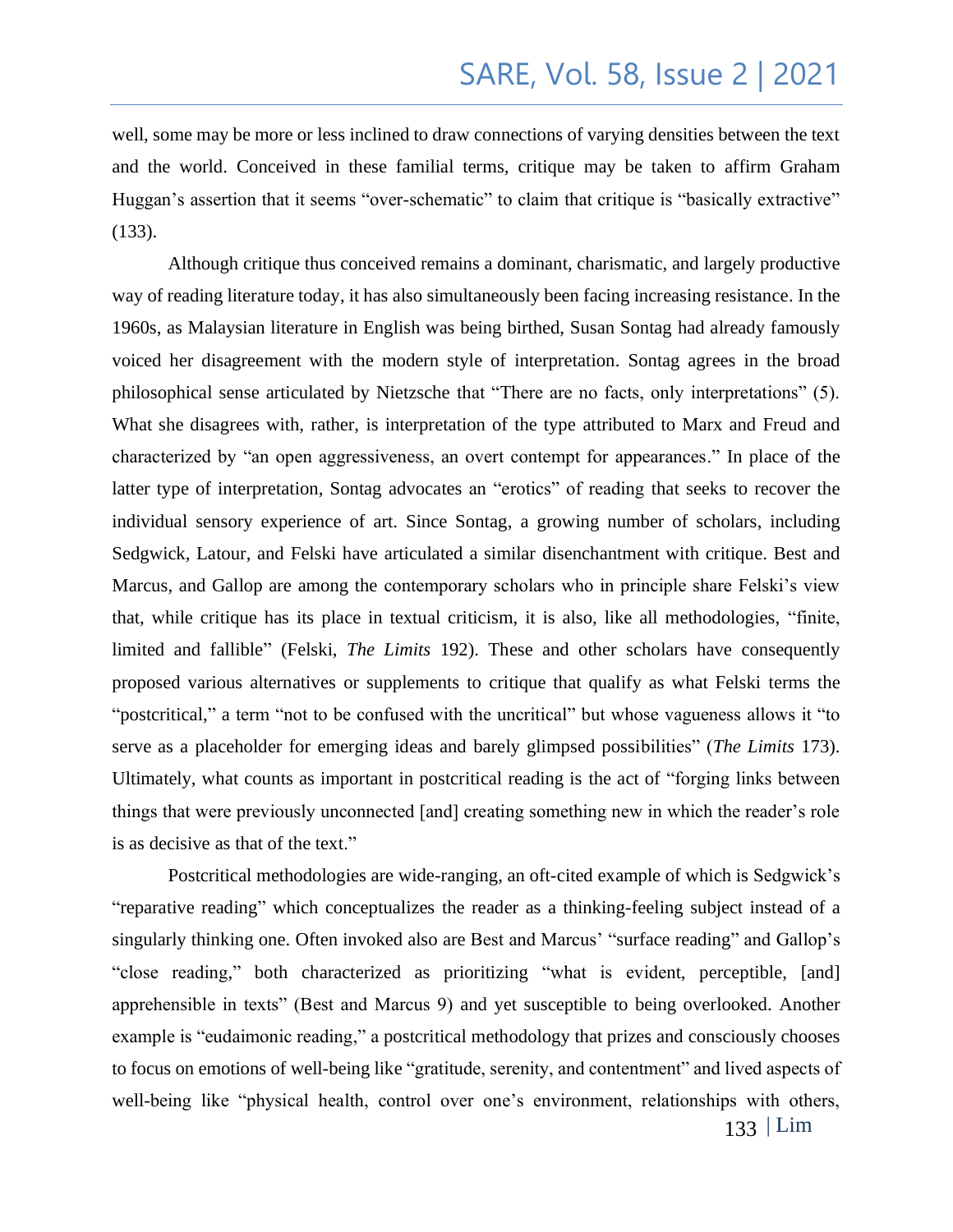membership in a supportive community, and meaningful work" (Pawelski and Mores 1). As the final example of postcritique, there is also "more-than-representational reading" which gives full weight to the affects that are often undervalued, ignored, or overlooked by those doing the representational work of critique (see, for e.g., Thrift; Lorimer; and Carolan).

The varied ways of reading collectively referred to as postcritique are sufficiently wellknown to require no major rehearsal here. Still, before proceeding to put postcritique to work on Malaysian literature by way of demonstrating its potential usefulness in further diversifying scholarship in the field, it bears pointing out that the general characterization and distinction drawn between critique and postcritique have not gone uncontested. Bruce Robbins, for instance, charges that Felski's conception of postcritique is as susceptible to faultfinding as the methodology of critique she characterizes as faultfinding. Robbins also argues that Felski's call for readers to be as articulate about their loves as they are about their adversaries risks occluding the operations of power and the resultant injustices that critique is tasked to expose (see also Felski, "Response"). Carolyn Lesjak on her part proposes that, from the viewpoint of ideology critique, surface reading "falsely materializes texts, thereby enhancing their inertness and forgetting about the real things and real people behind them" (249). Lesjak acknowledges nonetheless that, from the side of surface reading, ideology critique may be seen as guilty of the opposite act of dematerializing texts. Contra Lesjak, Toril Moi argues that the dichotomy between deep reading and surface reading rests on a false premise, and that, ultimately, reading is reading in that it boils down simply to "the willingness to look and see, to pay maximal attention to the words on the page. What we do next, what we choose to focus on, is up to us. We are responsible for our own reading" (35). These are but a sampling of arguments and counterarguments in an ongoing larger debate relating to critique and postcritique that is unlikely to conclude anytime soon. A fair position to take meanwhile would be to conceive of critique and postcritique not as wholly distinctive or opposing methodologies that cannot coexist within a single reading but rather as concepts in productive tension with each other and as ways of reading with overlapping familial features that emphasize, with varying intensities, specific interests, views, tendencies, and other aspects of what scholars consider important in literature. Though contingent, this approach to thinking about reading methodologies enables us nonetheless to trace general patterns in the production of scholarship on Malaysian literature in English.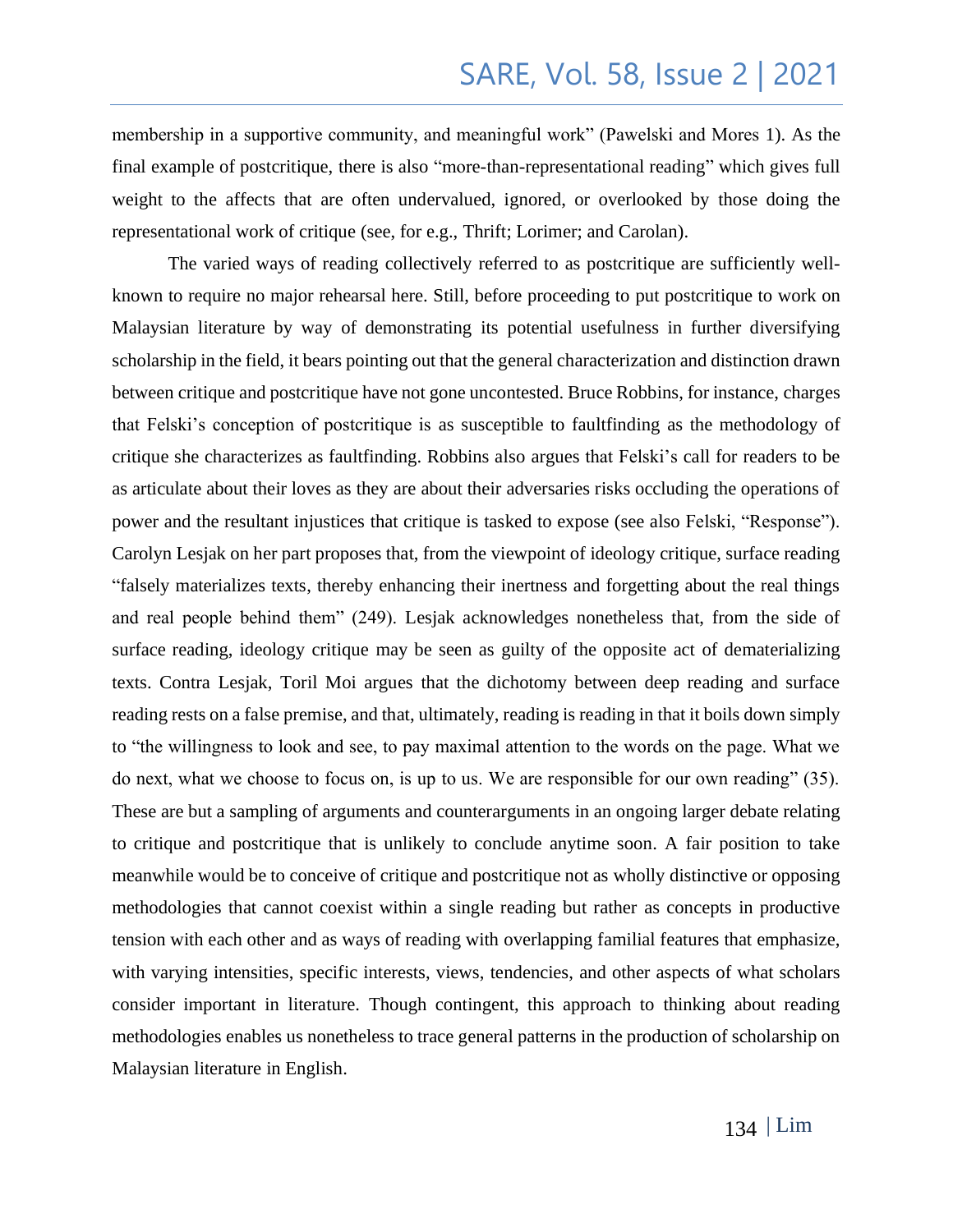#### **Thinking, Feeling, Reading Malaysian Literature**

In a recent essay, Grace Chin notes that historical and political developments in Malaysia – especially as they relate to the "divisive discourses of race and ethnicity" (1) – have extensively shaped Malaysian literature in English, and that Malaysian texts, "especially those by the oldergeneration writers like Lloyd Fernando, Shirley Geok-lin Lim, Lee Kok Liang, and K.S. Maniam," have generally responded to said discourses by "espousing inclusivity, hybridity, and plurality." Following Mohammad Quayum, Chin iterates that the "very same discourses" that have shaped Malaysian literature and to which the latter has responded "have also taken their toll on the literary scene" (1-2). She observes that even the new generation of transnational and diasporic Malaysian writers, most of whom are non-Malay minorities, tend to directly or indirectly reproduce in their works the invariant idea of Malaysia as "the site of marginality, exclusion, exile, and loss" (2). I should add that this tendency is also entirely in line with the practice of critique which, as Eagleton observes, largely lauds margins and minorities as "goods in themselves" and regards as precious in a literary text "what is marginal, subversive, aberrant or non-normative." Against the foregoing background, Chin examines, via Zen Cho's *Spirits Abroad*, how Malaysian literature seeks to unbind itself from the limiting tropes. Chin's article is worth mentioning here also for what it says, albeit in passing, about scholarship on Malaysian literature, especially the classics. If Malaysian texts have been shadowed by the "polarizing and binary politics of postcolonial Malaysia" (2), as Chin underscores, could the same be said also about the readings of these texts? Have the readings, too, been generally locked into the same discourses that have circumscribed the texts on which they are based? Indirectly, Chin answers in the affirmative when she writes that "conventional notions and discourses of otherness and marginality […] have been established as part of the MLE [Malaysian literature in English] tradition and its attendant scholarship" (2). She implies that readings of Malaysian texts have also had to deal with the same "conventional notions and discourses" without necessarily being able to rewrite the terms of engagement, just as not all Malaysian texts have challenged conventions in the way that Cho's *Spirits Abroad* is argued to have done.

Chin is right to point out that readings of the works of pioneers like Fernando, Lim, Lee, and Maniam, as first-responders and products of their time, tend to dwell on the same divisive discourses that delimit the texts. To make this observation is not, of course, to deny or downplay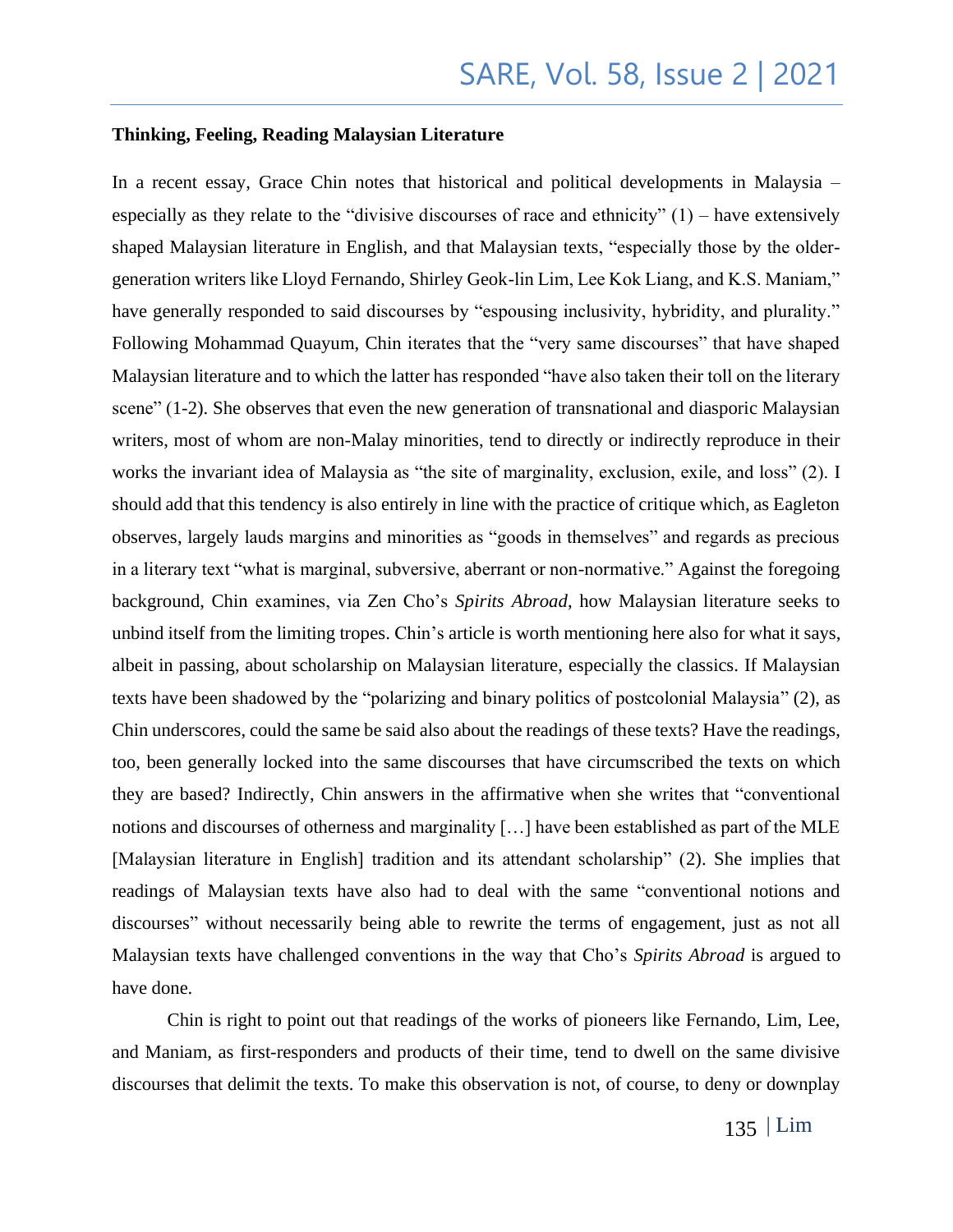the collective contributions of the readings in question. Drawing on the distinctive critical perspectives and language of critique, the readings have probed, problematized, and penetrated the depths of Malaysian texts that had previously only been approached in less theoreticallysophisticated terms. They have helped readers to visualize the relationship between the text and the world, and to obtain a firmer grasp of the ways in which the race problem in literature and society unfolds and intersects with religion, class, gender, and other categories of concern. They have enabled scholars of Malaysian literature to intervene as activists who could, by means of textual practice, strive to expose the oppressive structures of power and knowledge, and possibly even contribute to progressive social change. Lastly, they have contributed to the creation of a safe discursive space in which concerned parties, including one's own students, may partake in conversations about the sociopolitical issues that cleave Malaysia and cast a long shadow on its literary production. These are significant contributions, undoubtedly. Notwithstanding, the question arises as to the effectiveness of putting critique to work repeatedly over decades on the same handful of Malaysian classics to interrogate the same set of issues arising from the same intractable race problem in Malaysia. It would be fair to say that such an effort tends to deliver diminishing returns in gratification and insight, and that it ultimately ceases to be productive when the points it makes, which may have been novel in the first few times they were made, lose all power of revelation with over-repetition and become banal, even tiresome, to the scholarly audience.

On account of their longevity, the early texts by the Malaysian authors cited by Chin are relatively more vulnerable to interpretative exhaustion. After all, they have been in existence since the last decades of the twentieth century, giving scholars much more time to thoroughly interrogate them than they have had with newer, less-explored works by an expanding and lively roster of younger authors represented by Tan Twan Eng, Tash Aw, Zen Cho, Yangsze Choo, YZ Chin, Bernice Chauly, Joshua Kam, Ivy Ngeow, Sreedhevi Iyer, and others. A sign of the classics having been maximally mined may be found in the plateauing number of readings on them that have been published to date; for some time now, fresh readings have slowed to a trickle, suggesting that, as far as critique goes, much of what could be said has more or less been said. Given the circumstances, scholars interested in (re)reading the classics may of course attempt to find different ways of using critique to produce non-reiterative insights. Alternatively, they may, if they view critique as but one of several valid reading practices, choose to experiment with postcritique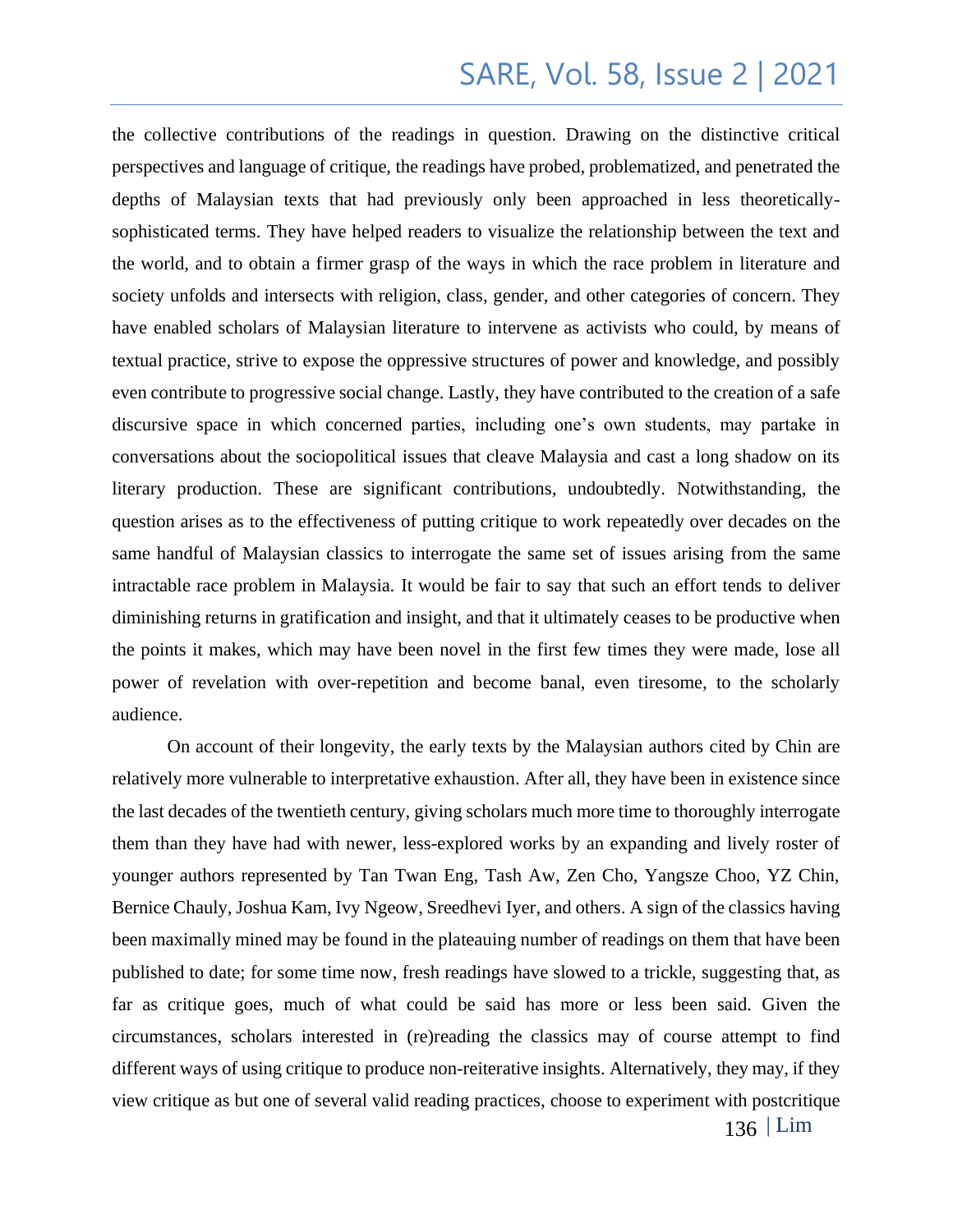as framed and qualified earlier to see if a more reparative and multisensual approach may offer something a little different. In what follows, I explore how postcritical methodologies may be deployed to read Malaysian literature in English. The discussion will be anchored to Lee Kok Liang's *Flowers in the Sky* (1981), a classic Malaysian novel to which critique has been amply applied but has since waned in critical interest. But, first, a quick overview of *Flowers* and key scholarship on the text.

As noted in the blurb on the back-cover of the 1991 edition, *Flowers in the Sky* (henceforth *Flowers*) is set in "an unnamed Malaysian seaside city" and revolves around the lives of two main characters whose paths intersect over the five days that frame the novel. Both are first-generation immigrants to Malaysia: "an old Chinese Buddhist monk" from China called Venerable Hung, and "a successful Indian surgeon" from Sri Lanka named Mr. K. These paratextual descriptions are evident on the surface of the text, neither hidden nor hiding. The universalizing claim in the blurb that the two men "embody the ideals and limitations of humans," though, is not a statement of fact but one of critique. In fact, much of what critics have said about *Flowers* emerges out of the same logic of reading in which the surface, the literal, and the non-representational are subordinated to the deep, the symbolic, and the representational, where "X is really – or, really means – A", "Y is really B", and "Z is really C" (Sontag 5).

137 | Lim Syd Harrex's critique of *Flowers*, for example, calls attention to the way in which the fictional world of *Flowers* is authorially intended to serve as a microcosm of Malaysian society. According to Harrex, "Lee is concerned to portray his main characters [Hung and Mr. K] as members of the Chinese and Indian communities respectively, with some attention directed to the Malay community through the character of Inspector Hashim and the occasional backdrop presence of the religion of Islam" (Harrex 37). More recently, Bernard Wilson, who has written extensively on Malaysian literature, makes a case for the author-text relationship in *Flowers* – specifically, how the narrative styles of the novel and the various positions taken by the key characters are "closely related to Lee's conflicting personal responses to his periods of residence in Australia and Europe and to his problematic position in, and attitude towards, Malaysian society" (2). Lastly, Andrew Ng (*Intimating*) presents readers with an alternative to the conventional interpretation that frames Venerable Hung's dilemma as one stemming from the temptation of the flesh. As support, Ng cites the episode in which Hung, having chanced upon a drawing made by Ah Lan, a mute female servant with "soft and plump" (Lee 129) arms, instructs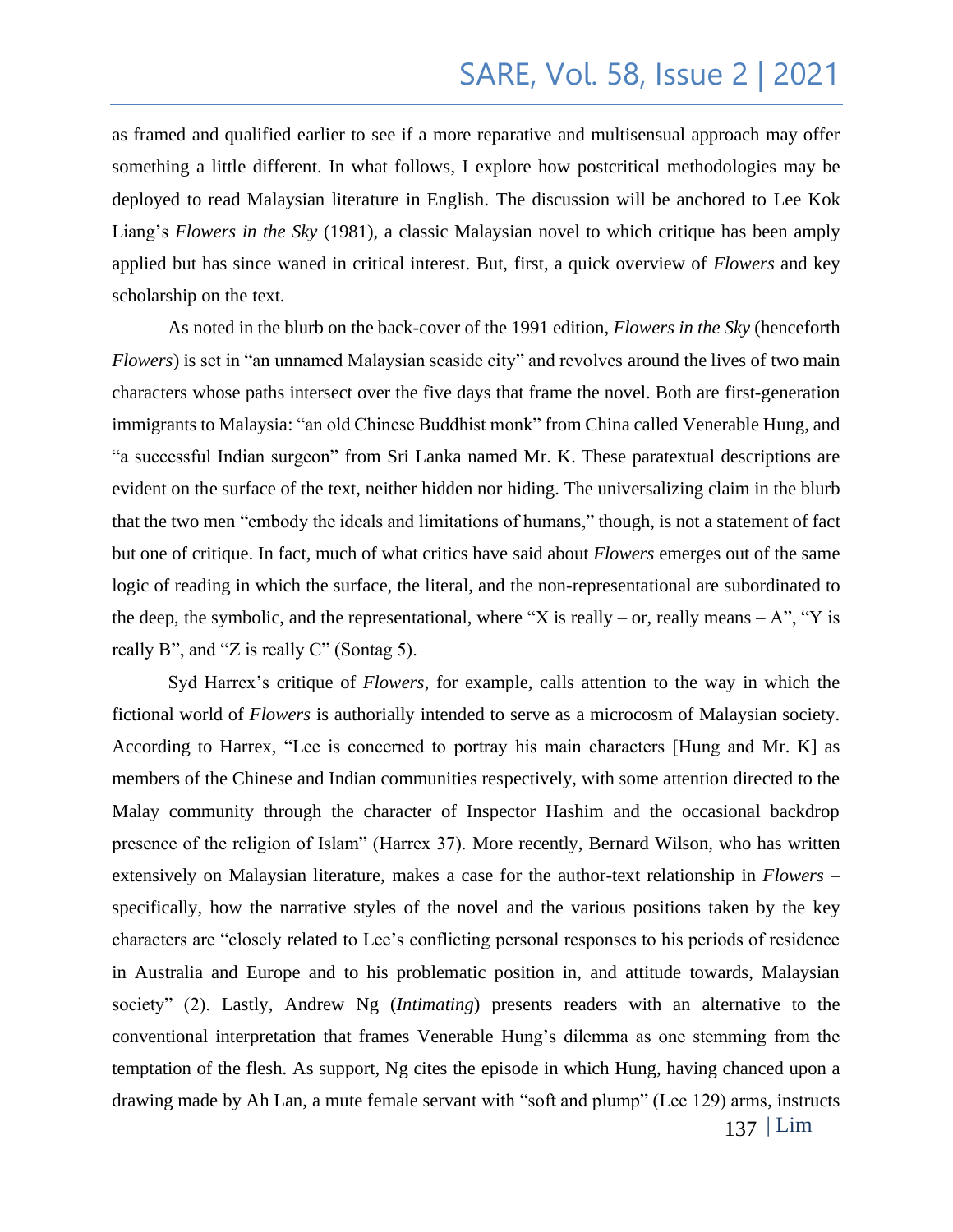his sister, Pek Sim, to tell Ah Lan to cease drawing on account of it being a "pleasure loving" (138) activity discouraged in Buddhism. Ah Lan had drawn "two carps, one very large, almost filling up the paper, and inside the first one, a much smaller carp, trying to get out through the mouth of the large one" (138). Against Harrex who reads the drawing as "potently Freudian" (Harrex 39), Ng interprets Hung's reaction to the drawing with a twist, as pointing not to lust for the female body but, unexpectedly, to "a guarded homosocial tie" (Ng, *Intimating* 85) between Hung and his Master, the "powerful disciplining figure" in the monastery in China. It is a tie that Hung has unconsciously internalised and "refuses to relinquish."

138 | Lim Reading characters in fiction as symbolic representatives of the larger society, interpreting literary texts as testaments to authorial biographies, and probing beneath the textual surface to draw out latent meanings – these are some of the key strategies of critique that have been used by virtually all scholars of literature at one point or another, present scholar included. Readings of *Flowers* that employ these strategies have undoubtedly expanded the horizons of the thinkable, enabling readers to make far richer sense of the text than they would otherwise, even if they were not in agreement with every claim made. To continue to approach *Flowers* in the same way, though, may not be sufficient to steer one away from the same impasse of scholarship underscored by Chin, which we saw earlier. For me, at least, critique appears to have run up against its limits with *Flowers* to finally reveal what we might call, following Bill Brown, the "thing" of the text. In Brown's "thing theory," the "thing" is that which asserts itself when objects stop working, "when their flow within the circuits of production and distribution, consumption and exhibition, has been arrested, however momentarily" (4). We are confronted by the "thingness of objects," for instance, when the texts that have all along been productively mined for interpretations become all but depleted, no longer able to readily offer up new insights. The appearance of the "thing" thus presents readers with an opportunity to look with new eyes *at* the text instead of *through* them, much like how we habitually look through a transparent window, until the habit is interrupted, forcing us only then to pay attention to the hitherto ignored "thingness" of the window, streaked with dirt as it may be. Apprehending *Flowers* thus is how I set out to approach the text, attending first and foremost to the vagaries of the affects from which critical readings are supposed to be independent, taking them as foundational to the embodied practice of reading and meaningmaking. My argument is that it is only by giving due recognition to the affects triggered by the act of relating to *Flowers*, no matter how inappropriate they may appear to the literary fraternity, that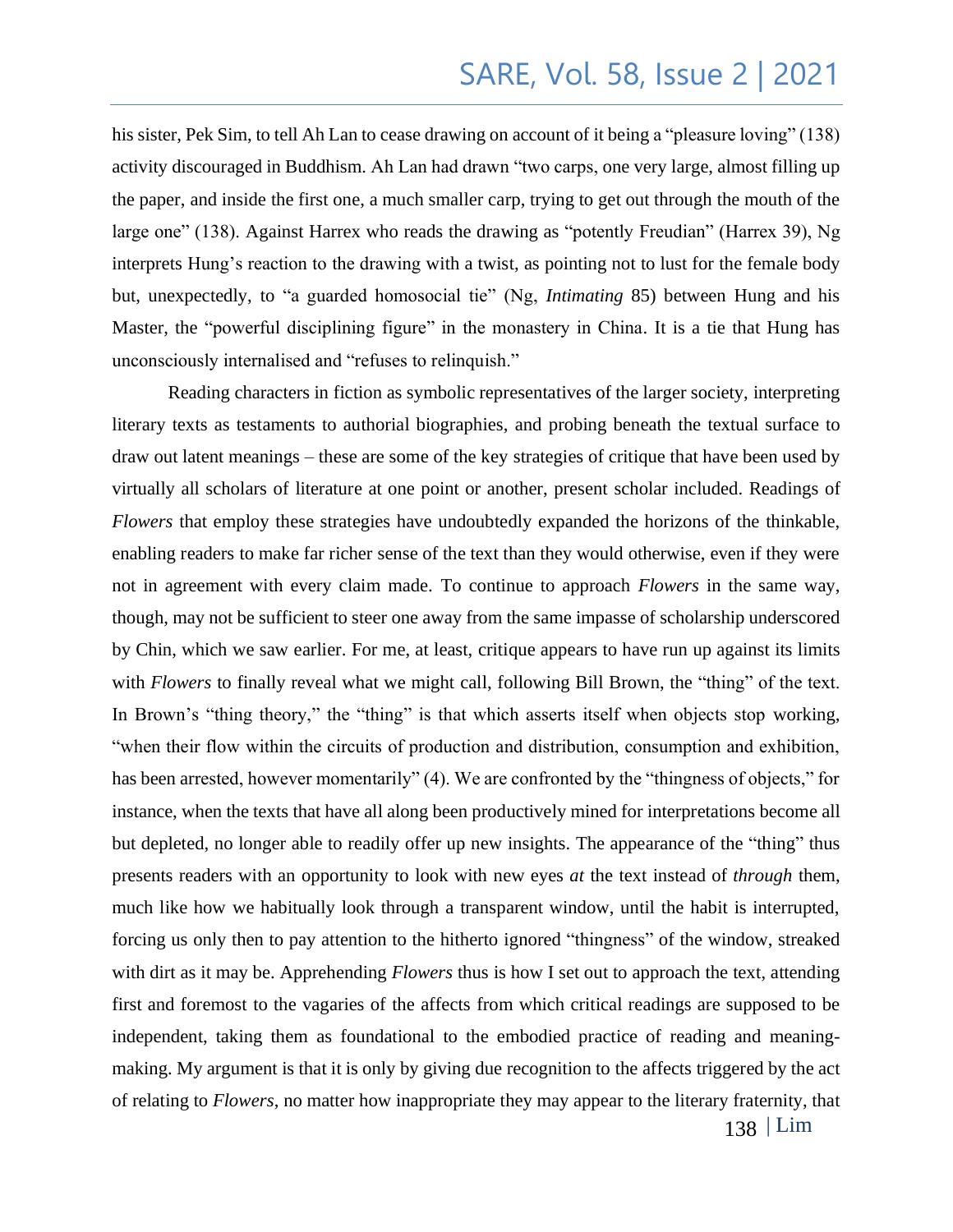the reader may come to recognize the hitherto unrecognized experimental side of the text that deploys negative aesthetics to unsettle and prime the thinking-feeling reader to re-evaluate the functions and possibilities of modern art and the aesthetic experience.

For the longest time, it had been a mystery to me why and how *Flowers* – as material object that could be held in the hand, and as words forming ideas held in language – was able to consistently induce in me a certain heavy mood akin to the feeling one gets upon entering an unaired room. Brought on by contemplation of *Flowers*, the mood, at once vague and familiar, is difficult to put into words. At best one could describe it as approximating a dull sense of discomfiture, uneasiness, and listlessness, a lingering atmospheric effect akin to the onset of a migraine, and an uninviting feeling that seemed to emanate from *Flowers*, as if it sought to rebuff the reader and prevent him from coming too close. To relate to *Flowers* in this way cannot be reassuring for any reader, experienced or otherwise. After all, *Flowers*, it should be noted, is no ordinary text that one could simply brush aside on account of one's feelings; it is rather a formidable classic in the Malaysian canon that specialists of Malaysian literature are implicitly expected to appreciate, one that is, furthermore, endorsed by K.S. Maniam, a titan of Malaysian literature, as "literary, artistically seminal and, in the development of the Malaysian novel in English, a quietly but daringly experimental work" (195). Lee's place in the pantheon was practically assured when, in the same essay, Maniam averred in critique-mode that, "until Kok Liang appeared on the Malaysian literary scene," the Malaysian novel "did not attempt to go beneath the tensions of everyday living, banal social encounters, historical impact and sociocultural reactions in order to mine a deeper core of experience" (187).

Given the status of *Flowers* and Lee as the author, it seemed almost heretical to respond to the text in the way that I did. Adding to the seeming irreverence was the fact that the response was not an ephemeral thought or feeling that could be had or shed at will but one experienced as an embodied truth – bone-deep, as it were. With the benefit of hindsight and Silvan Tomkins' theory, it is possible to frame my heterodox response as totalizing in the biopsychosocial sense, as one first triggered autonomously, despite oneself, on the prelinguistic, preconscious, and precognitive levels – as *affects*. In Tomkins' theory, affect is a somatic response characterized neurologically as neural firing and physiologically as "delineated by sets of muscular, glandular, and skin responses" (Frank and Wilson 4). Beyond the control of the will, affect is differentiated from "feeling" which relies on language to describe "our awareness that an affect has been triggered,"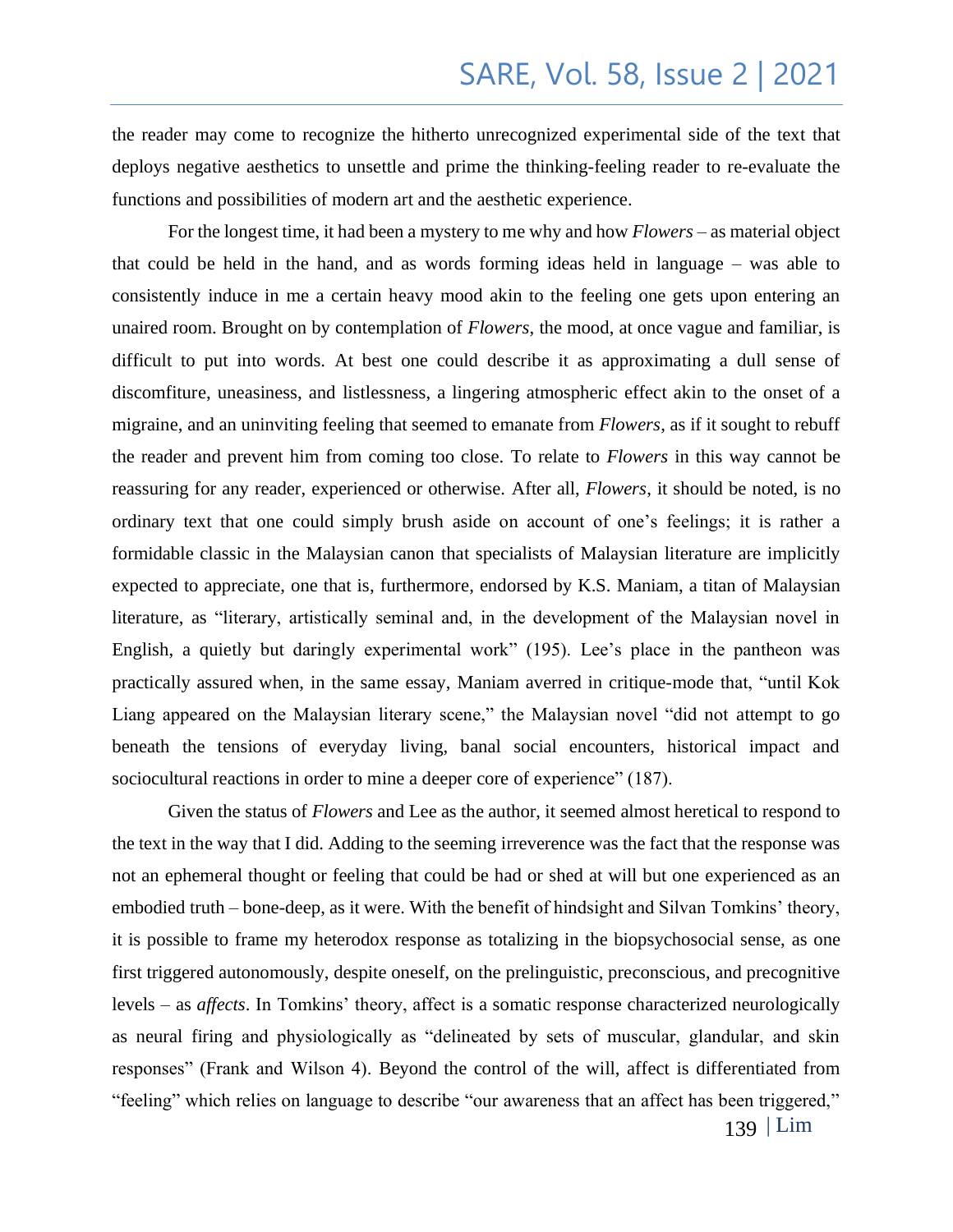and "emotion", defined as "the combination of whatever affect has just been triggered as it is coassembled with our memory of previous experiences of that affect" (Nathanson xiv). Attempting to account for the affective response, then, I did consider, as would most readers, if the cause was the lesser reader rather than the celebrated text, before eventually coming to be assuaged by Fredric Jameson's argument that the operation of reading "does not assert the superiority of the interpreter or 'intellectual' over the apparently more plebeian readership" and that, in the end, "we are all plebeians when we read" (492). I did consider also if my response had arisen from potential prejudice on my part against the forty-year "old" novel, although I quickly ruled it out given that I had previously enjoyed even older and mustier Malayan/Malaysian novels in English. Ooi Cheng Teik's *Red Sun Over Malaya: John Man's Ordeal* (1948) and Chin Kee Onn's *Ma-rai-ee* (1952) are but two texts that immediately spring to mind. So, if the cause was not the subject, then might it be the object, namely *Flowers* itself?

By way of answering the question on the source of the mood – which I have described interchangeably as feeling, affect, atmosphere, experience, and response – it would be instructive to cite here a strikingly similar real-life experience recounted by Gernot Böhme. The population of Böhme's hometown, the city of Darmstadt, had once complained that "There was a bad smell in the air" (19), suspecting that it came from the production site of a chemical and pharmaceutical company. Despite testing made on the air quality, no toxic substance was found, indicating there was no problem. "But there was a problem: the inhabitants of Darmstadt 'did not feel well'." For Böhme, the population's "feeling" was neither imagined nor groundless but the result of the "aesthetic impressions" made by the immediate environment. Between the "objective factors of the environment" and the "aesthetic feelings of a human being" lies what Böhme terms "atmosphere":

Atmospheres are quasi-objective, namely they are out there; you can enter an atmosphere and you can be surprisingly caught by an atmosphere. But on the other hand atmospheres are not beings like things; they are nothing without a subject feeling them. [...] to talk about atmospheres, you must characterize them by the way they affect you. They tend to bring you into a certain mood, and the way you name them is by the character of that mood. (20)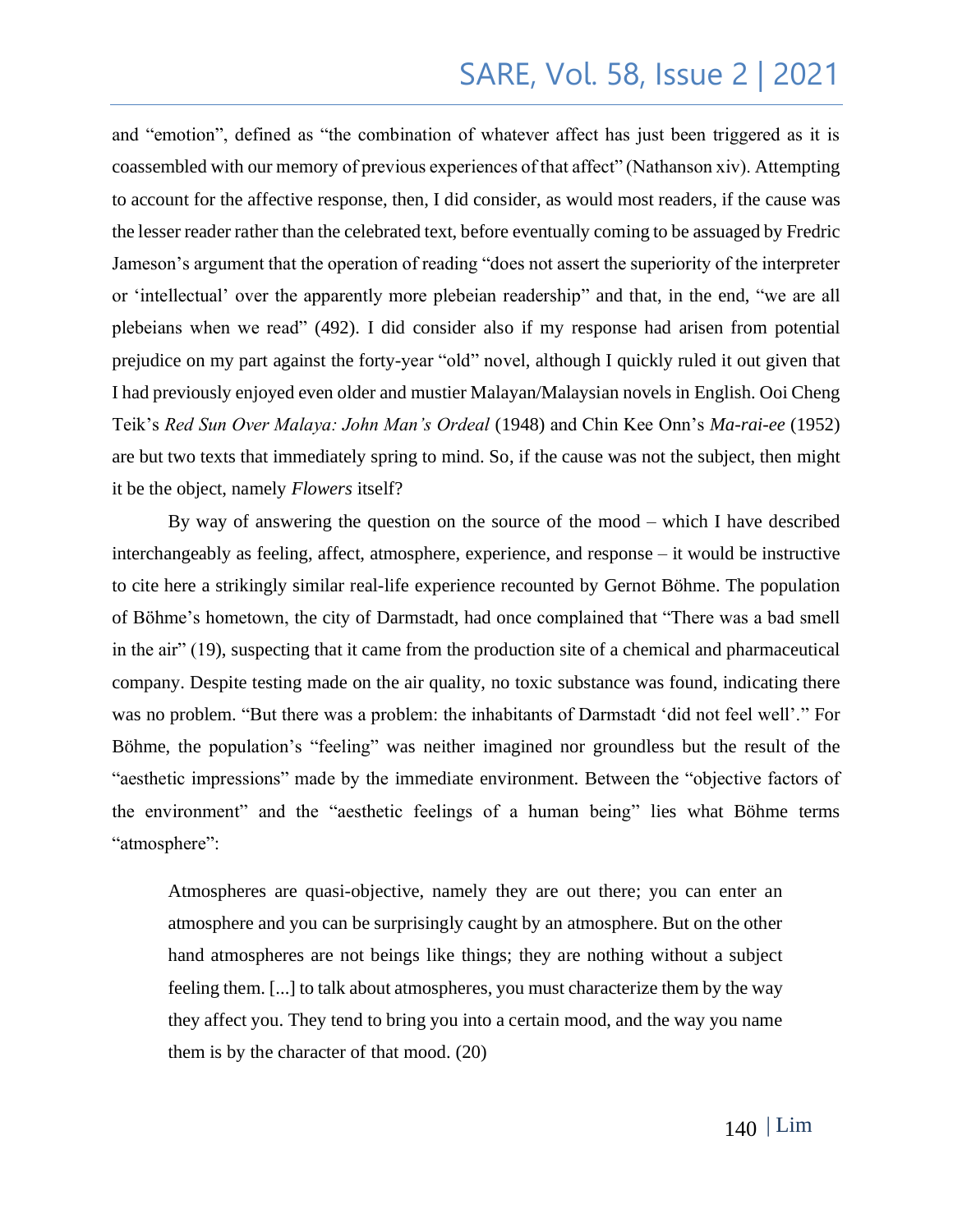In Böhme's aesthetic theory of atmospheres, it is not only the natural environment that contributes to the formation of affect-triggering atmosphere. Atmospheres are in fact very commonly and deliberately staged by human agents to alter moods across contemporary life events in politics, culture, sports, commerce, and so on. Persons, things, spaces, and constellations of these all radiate atmospheres, although most times people are unsure why they are affected and whether the mood they experience emanates from their surrounding or from within themselves. Some people, though, are more attuned to what is in the air, such as Pek Sim in *Flowers* who insists at the hospital where her brother, Venerable Hung, is seeking treatment, that "all women must leave the room when a monk undress[es]" (Lee 6). Otherwise, says the nurse, citing Pek Sim, "The atmosphere will be wrong. Like bad air. It would hurt his spirit." Interestingly, and directly relevant to our immediate purposes, words, too, are capable of producing atmospheres that are felt bodily first before cognition kicks in a split-second later to make sense of the affects. Words are employed to produce stories, and the "particular quality of a story, whether read or heard, lies in the fact that it not only communicates to us that a certain atmosphere prevailed somewhere else but that it conjures up this atmosphere itself" (Böhme's 58-59). Tomkins articulates a similar idea when he writes that "language is the lens of thought through which affects can be brought to a magnifying, searing, white-heat focus" (325). Extending from this, entire discourses, too, may be conceived as generative of mood-modifying atmospheres, including the discourse encompassing Lee Kok Liang's oeuvre and all that has been said about his life and writings within and beyond the context of Malaysian literature in English.

141 | Lim An aesthetic concept, atmosphere is what permeates the space between *Flowers* (as object and discourse) and the reader (as a thinking-feeling subject). The heavy mood produced by the proximity between the two may well have been intended by Lee Kok Liang by way of stage setting *Flowers*; or it may have been fortuitously realized without authorial intention. Either way, the atmosphere – which attests counterintuitively to the strength of the novel, as I will unpack – is real and stems largely from what is readily apprehensible on virtually every page of the text: the profusion of sense-assaulting imagery invoking dysphoria, dislocation, disease, dying and death, racism, misogyny, self-loathing, crass materialism, postcoital depression, premature ejaculation, carnal male obsession with female breasts, sinister nightmares experienced on the deathbed, the "unceasing sweat and stench of indolent disciples" (24), and the ineradicable smell of "toddy and vomit" (27). To compound the ugly feelings generated by said imagery, moments in *Flowers* tend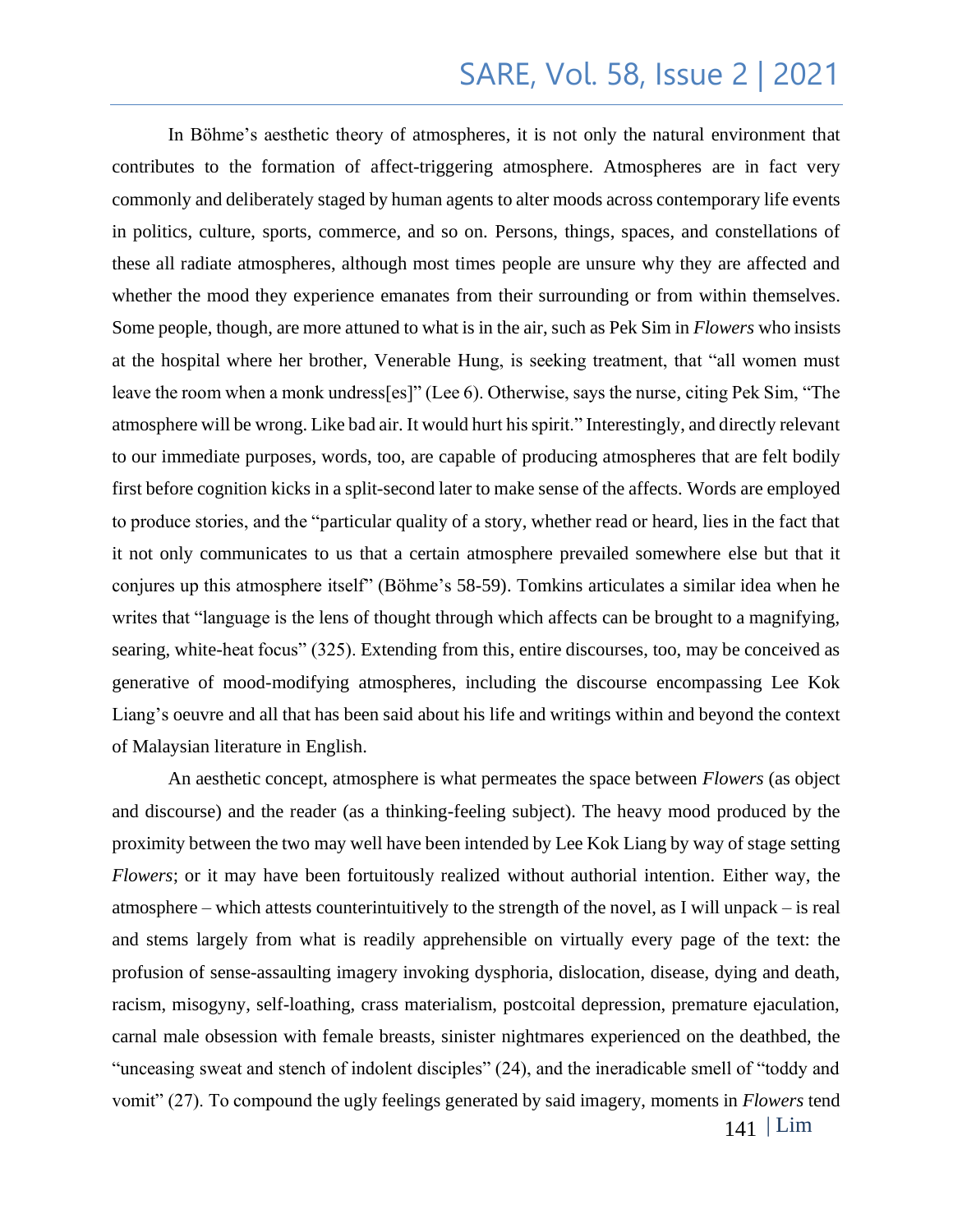to add up to produce unflattering composite images of most of the characters, save those serving stock roles, making them appear dislikeable, disturbing, and even repelling at times, despite any redeeming qualities they may have been endowed with. If reading is feeling, and feeling is judging, then my position differs radically from scholars like Kirpal Singh who argues in his critique of *Flowers* that, because "Lee's empathy impacts upon us, his readers," we, too, "find it extremely difficult to be judgmental about his fictional characters in any fundamental way(s)" (209). Against Singh, there were moments when, the more I became privy to the intimate details of the characters' lives as the narrative unfolded, the stronger the urge I had to look away in a manner that recalls how Mr. K, the doctor-protagonist of *Flowers*, was compelled to avoid "looking into the eyes of those he was about to operate upon" (8), as if the gaze would be too revealing and too much to bear.

Instances of the characters radiating negative atmosphere in *Flowers* are found across the text and are too numerous to cite here in full but a few examples relating to the two main characters should suffice as support. Take Venerable Hung, the Buddhist monk from China who immigrated to Malaysia to spread the religion. Even if we were to read him purely as an individual, as representing no one but himself and least of all his ethnicity or country of origin, Hung, by virtue of the way he is portrayed in the novel, gives credence nonetheless to Malaysia's racist stereotype of the ethnic Chinese as an outsider who does not and can never belong to the land. Despite having lived in Malaysia for "nearly forty-five years" (Lee 23), he remains unable to acclimatize, communicate in any local languages, or forge a sense of local rootedness. What he succeeds in doing instead is to emit negative energy by ceaselessly griping about "this strange country" (132) where the "sky burns with the fierceness of ten million joss-sticks" (34) and "everything had become grotesque" (132). He projects himself as learned and respectable but this is undercut by his condescension towards his temple disciples whom he regards as rough, dark, oily, uneducated, and malodorous. Like Mr. K, Hung also possesses an unmistakeable misogynist streak. As example, in public, he scolds Ah Lan, the mute temple assistant, for being forgetful till she become tearful, after which he rationalizes that "his sister, Pek Sim, was not much better" (33) and that "women were like that. They could not carry a thing in their heads" (32). They were unlike him, he reflects, as he remembers everything and could recite a wide range of the sutras "without missing a word," accepting the skill with false humility as "his Karmic talent" (32-33).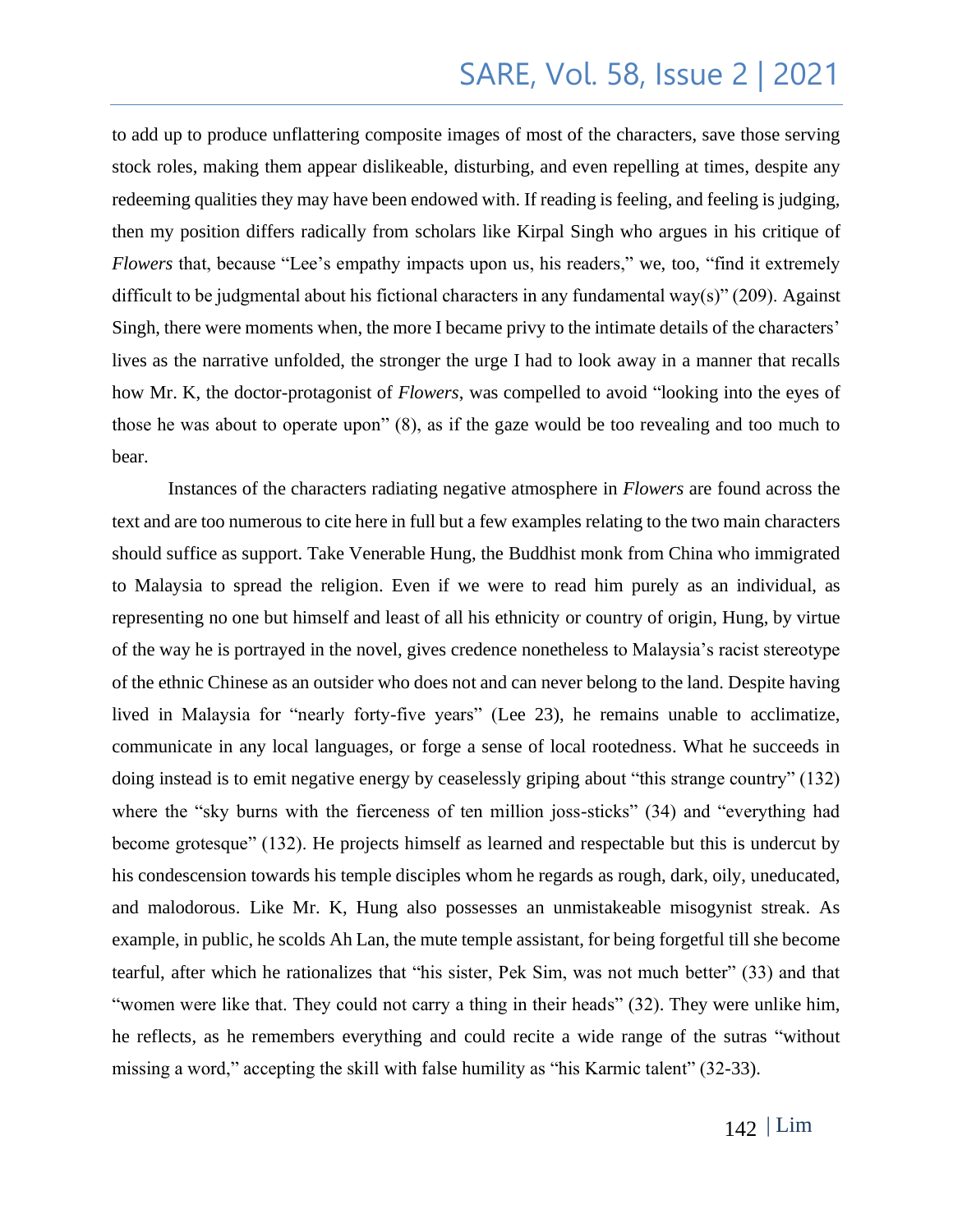Compared to Hung, Mr. K, the "Ceylonese Tamil who could not speak Tamil" (4), fares worse, giving off repelling vibes most times as he does through word or deed. Although a highly successful surgeon with a flourishing private medical practice, Mr. K stands out more in the narrative for the self-conceited and often arrogant, racist, and sexist manner in which he relates to the people around him and sizes them up, especially women. With his nurse, Miss Tang, for instance, Mr. K "sometimes wondered if she had slept around, what with her big breasts, big for a Chinese girl, that is […] But then one could not be sure. Chinese girls could be unpredictably cold and virginal, or worse, lusty and money-minded" (6-7). About Ah Lan, the mute servant-girl, Mr. K fantasizes with predatory relish: "With a fairness like hers, she would shine and glow in the bed and her flesh would be very smooth and warm with health and strength. With that black hair tossed among the pillows, and beads of perspiration […] Her breasts were not bad. For a Chinese, they were large" (153). Mr. K's obsessive objectification of the female body was evident from young, as made clear in the opening pages of the novel. At four years old, he was already paying attention to the "large breasts" (4) of the servant girl bending down to clean him in a tub. When he reached marriageable age and "his mother arranged his marriage, his only stipulation was that his bride should have large breasts, the bigger the better" (4; for more instances of mammary fixation in *Flowers*, see Lee 6, 7, 25, 47, 56, 59, 70, 74, 76, 85, 87, 98, 99, 104, and 153). Ironically, despite Mr. K's machismo, the sexual act is, for him, a thing of shame and humiliation, even when it does not transpire. Life with his wife, Mrs. K, has become sexless because, as he suspects, there was a time "when he could not satisfy her and she ridiculed him. He should have got that desensitizing cream and made love to her for a long, long time. But he had some pride in himself" (29). When he does have sex with a "Chinese girl" (8) at a hotel after the Medical Association Annual Dinner, the act ultimately descends into existential ugliness: "what had fascinated him was how dark he had suddenly become against the paleness of the girl's body and this had added to his fascination and when his thing came he shouted out the few earthy Tamil words he knew and when it was over, he remembered feeling very sad at not knowing the language well. In extreme moments of sex, one reverts to one's mother tongue" (8-9).

Significantly amplifying the ugly feelings experienced by the reader in relation to the aforementioned imagery and characters in *Flowers* are the multiple allusions and references to Malaysia's decay and decline attributed to the racial policies adopted by the country. Emerging from the same divisive discourses invoked by Chin, which were discussed earlier, these references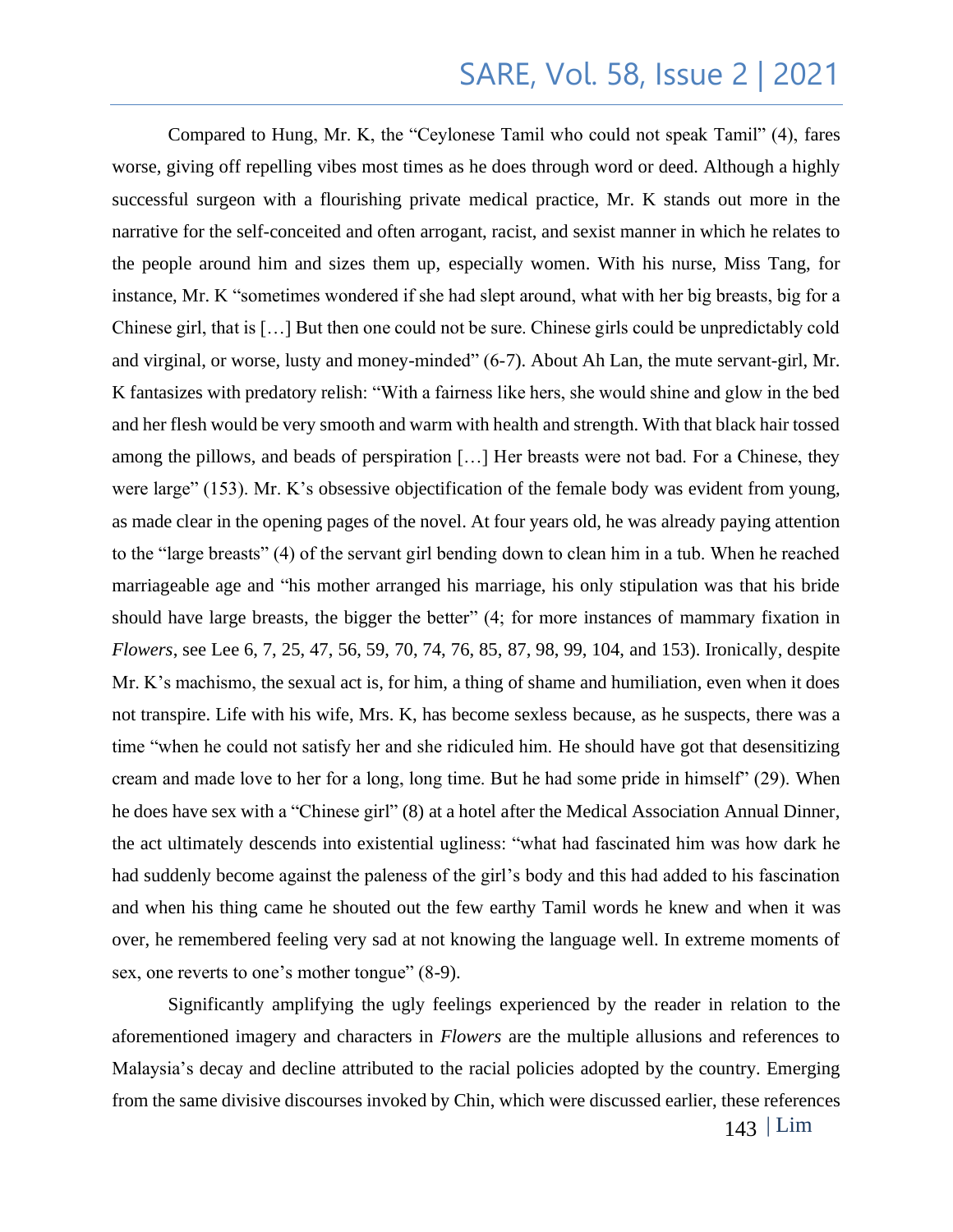would not have been lost on any Malaysian past or present, for they are constitutive of their lived, often bitter, reality, justified or otherwise. The reader, although already more than aware, is reminded nonetheless of the implications of the policies in question. In government hospitals, for instance, "no order or cleanliness could be maintained" once the "soft-voiced natives" took over (Lee 24). The controversial Malay-centred national language policy did not help either, the consequences of which were also, according to the narrator, "carried into the operating theatre" where nurses trained in the Malay language could not follow the instructions of the surgeons operating in the English language, at times leading to tragic consequences: "An ex-colleague in government service once told him [Mr. K] that he had found himself cutting into the patient at one stage with the power turned off because the nurse, unable to comprehend English, "mistook his directions" (47). Despite the "bloody mess," there was no accountability since "Everyone was involved in a conspiracy of silence," the implication being that the nurse was protected on account of her race and that the passivity of others enabled it. Meanwhile, "Chinese and Indian nurses" find themselves excluded from civil service "because of the racial quota" (95). The ideology of Malay racial preeminence is additionally identified in *Flowers* as that which enabled Inspector Hashim – a "Kelantan Malay" (63) and "a staunch supporter of the Ruling party" (64) – to be "promoted to an inspector swiftly." From the narrative, the reader learns that Inspector Hashim believes and is guided by the belief that "One thing that was untouchable in this country […] was religion" (92), the implicit understanding being that religion here in effect refers solely to the Muslim faith. Regardless of whether these allusions and references were taken by the reader as expressions of prejudice or truth, the nett effect is the same – they trigger rancour in Malaysians on both sides of the ideological divide who have had to endure the fallout of the divisive discourses for decades, reminding them of the problems they know only too well, problems that persist despite all the interventionist effort that have been expended by Malaysians across fields, including authors and scholars of Malaysian literature in English.

Instances of aesthetic negativity radiating from *Flowers* are aplenty. They are highlighted here, though, not as flaws to be frowned upon, as may easily be misconstrued, but rather, counterintuitively, as evidence of the strength of the text, its *raison d'être*. *Flowers* might not be the kind of uplifting plot-driven novel that some readers have a preference for but it is certainly unique and hitherto unrecognized as an experimental early work of Malaysian literature whose negative aesthetics serves to unsettle the reader, affording him no opportunity for dispassionate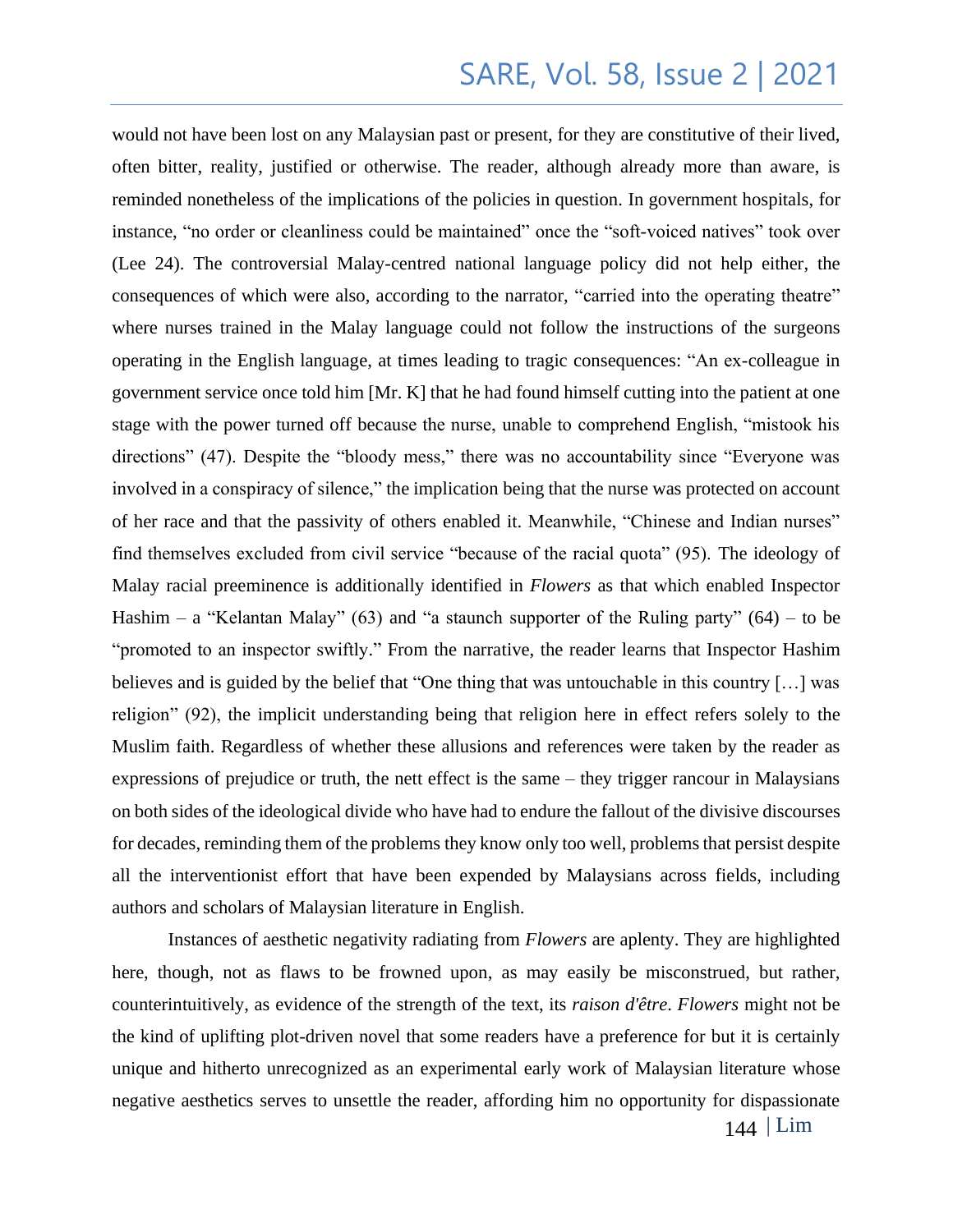distancing from the text or for passionate identification with the values of traditional aesthetics such as beauty and goodness. An uncommon encounter in Malaysian literature in English, negative aesthetics of the type deployed by *Flowers* also primes the reader to rethink, beyond the standard concerns of critique, the functions and possibilities of modern art and the aesthetic experience. *Flowers* does not offer ready answers to the question of what these functions and possibilities might be, beyond unsettling and kindling in the reader the inquisitiveness to complete on his own the riddle of the half-said and, in doing so, assume responsibility for his wager. Given this opening, the reader is free to explore in any number of directions – for instance, by segueing the present postcritical exercise into an exploration of Theodor Adorno's aesthetics theory. Taking this path, the reader will come to see that the increasing presence of the ugly, or negative aesthetics, in modernist art is in fact a defiant response to the "encroaching ugliness" (Leach 264) of social dislocation brought on by industrial progress. In this modern context, beauty as bourgeois aesthetics of the culture industry serves only to "conceal the ugliness and contradictions of the social fabric [and to] tart up a toxic social context" (266). Given what it is confronted with, modern art thus deploys the ugly to reflect the ugliness in society that society itself seeks to hide; in doing so, the ugly becomes a "technique of resistance" (Leach 263), an instrument in the creation of "a more humanly worthy society" (Adorno 232). The ugliness of modern art that reflects the truth of society is for this reason "beautiful" and "preferable to a deceptive but abstract beauty" (Leach 266). With knowledge of the redemptive role of the ugly in Adorno's aesthetic theory, the reader may choose to take a critical turn here and read the ugly in *Flowers* in similar terms: as refusal to sanction the deceit of beauty and as mirror of the decay of modern society, and as "catalyst for political subjectivity" (274) in general rather than in the text's presumed immanent context of fraught Malaysia. In doing so, the reader comes a step closer to seeing how his negative response to *Flowers* validates Adorno's suggestion that "the more art is understood, the less it is enjoyed" (Leach 267).

Read through the lens of Adorno's negative aesthetics, *Flower*'s ability to do things with the ugly is, for me, an exercise of power and a sign that it possesses the "'something more" that Adorno refers to in somewhat oracular terms in order to distinguish a work of art from a mere 'piece of work'" (Böhme 73). That I have not been able to find any mention of *Flower*'s productive negativity in scholarly readings since the novel was first published four long decades ago is certainly curious but perhaps to be expected given that critiques of Malaysian texts tend not to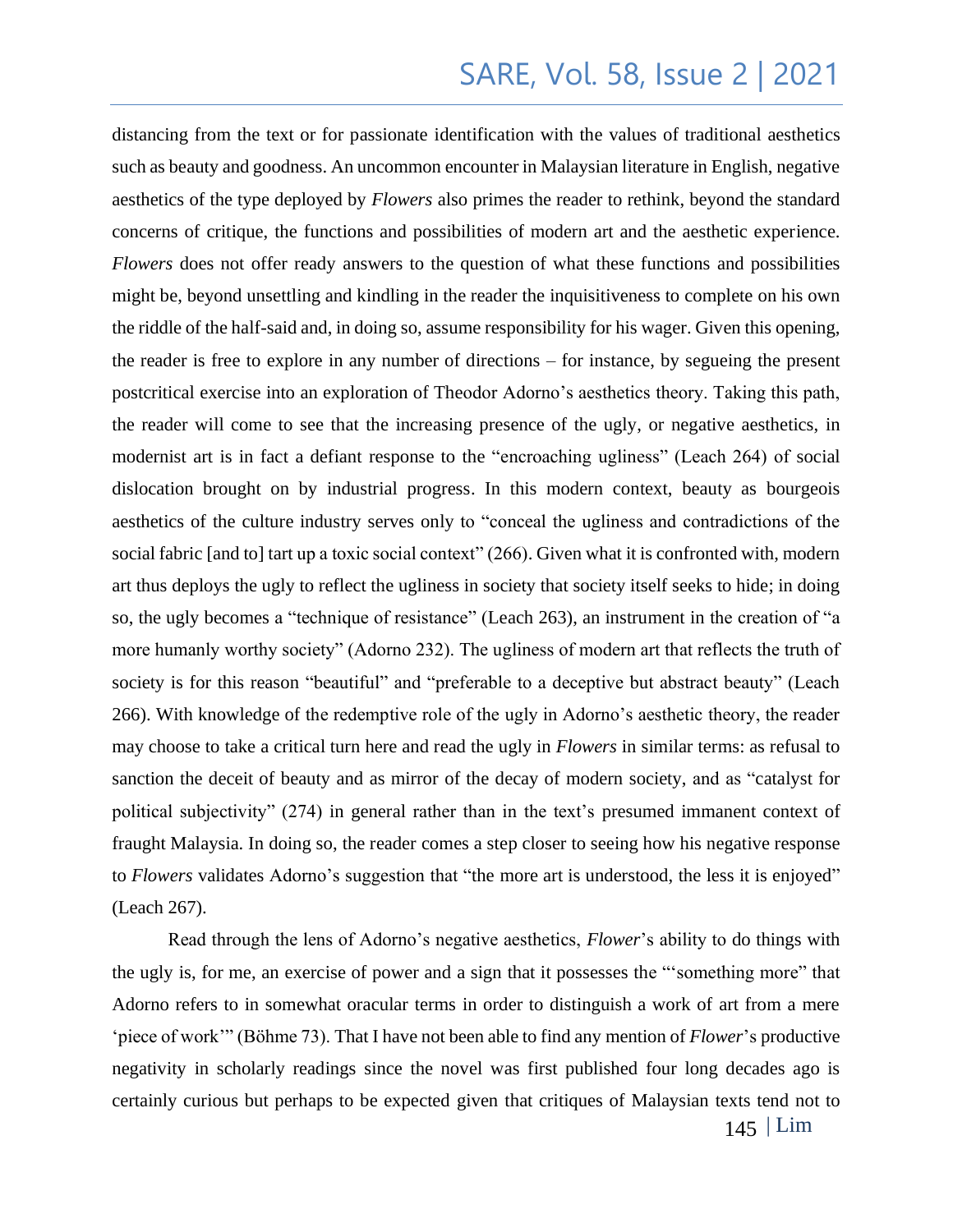focus on aesthetic matters such as art as sensuous cognition. Also, readings of Malaysian texts tend to politely eschew mention of any apparent shortcomings of the texts under study, especially if they are premised on the reader's ugly feelings that conflict with the prevailing consensus. As well, making it more difficult for negative aesthetics to be recognized is critique's tendency to subtract the reader's affects from the interrogative and representational work that it does because said affects are often seen as either irrelevant to thought or too unruly to deal with.

#### **Conclusion**

Discovery of *Flowers*' hitherto unrecognized negative aesthetics demonstrates that postcriticism as framed and qualified earlier can indeed be put to productive use, even alongside critique in the same reading; and that it is possible to enter into a conversation about Malaysian literature in English and contribute something a little different without having to fully depend on the familial strategies of critique, or to rehearse the same worn narratives to which Malaysian literature and their readings have largely been bound. Crucially, said postcritical knowledge of *Flowers* is more than a discursive construct or an abstract representation of thought. It is more-than-representational insofar as it is produced, felt, and lived by the reader in, with, and by his body upon the understanding that "mind is body" and "consciousness is corporeal" (Carolan 409). It emerges out of the reader's "*incarnate cogito*, which places mind, body, and world in a state of perpetual coproduction" (410). This embodied knowledge of *Flowers* is ultimately reparative and sustaining of wellbeing; it validates the totality of the reader and bears testament to his reconciliation with the atmospheric wall standing between him and the text.

#### **Works Cited**

Adorno, Theodor. *Aesthetic Theory*. Continuum, 2002.

Anker, Elizabeth S., and Rita Felski. "Introduction." *Critique and Postcritique*, edited by Elizabeth S. Anker and Rita Felski, Duke UP, 2017, pp. 1-28.

Best, Stephen, and Sharon Marcus. "Surface Reading: An Introduction." *Representations*, vol.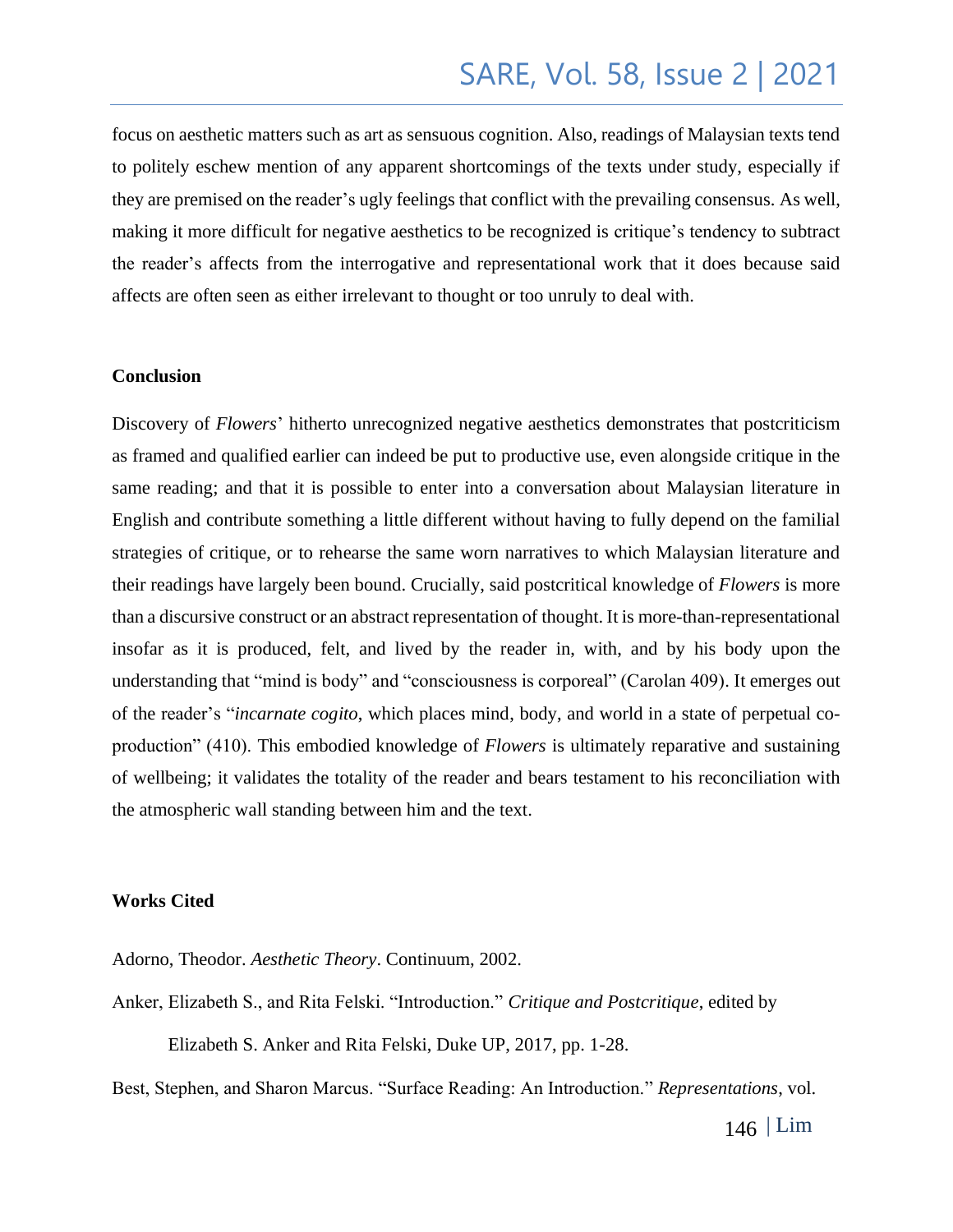108, no. 1, 2009, pp. 1-21.

Böhme, Gernot. *The Aesthetics of Atmospheres*. Edited by Jean-Paul Thibaud, Routledge, 2016. EPUB.

Brown, Bill. "Thing Theory." *Critical Inquiry*, vol. 28, no. 1, 2001, pp. 1-22.

- Carolan, Michael S. "More-than-Representational Knowledge/s of the Countryside: How We Think with Our Bodies." *Sociologia Ruralis*, vol. 48, no. 4, 2008, pp. 408-422.
- Chin, Grace V. S. "Interracial Relations and the Post-Postcolonial Future in Zen Cho's *Spirits Abroad*." *Journal of Postcolonial Writing*, 20 Sep. 2021, pp. 1-14.
- Culler, Jonathan. "Hermeneutics and Literature." *The Cambridge Companion to Hermeneutics*, edited by Michael N. Forster et al., Cambridge UP, 2019, pp. 304-325.
- ---. *Literary Theory: A Very Short Introduction*. Oxford UP, 1997.
- Eagleton, Terry. "Not Just Anybody." Review of *The Limits of Critique*, by Rita Felski. *London Review of Books*, vol. 39, no. 1, 5 Jan. 2017.
- Frank, Adam J., and Elizabeth A. Wilson. *A Silvan Tomkins Handbook: Foundations for Affect Theory*. U of Minnesota P, 2020.
- Felski, Rita. "Response." *PMLA*, vol. 132, no. 2, 2017, pp. 384-391.
- ---. *The Limits of Critique*. U of Chicago P, 2015.
- Fowler, Alastair. *Kinds of Literature: An Introduction to the Theory of Genres and Modes*. Oxford UP, 1982.
- Gallop, Jane. "The Ethics of Reading." *Journal of Curriculum Theorizing*, vol. 16, no. 3, 2000, pp. 7-17.
- 147 | Lim Grierson, Elizabeth, and Laura Brearley. "Ways of Framing: Introducing Creative Arts Research." *Creative Arts Research: Narratives of Methodologies and Practices*, edited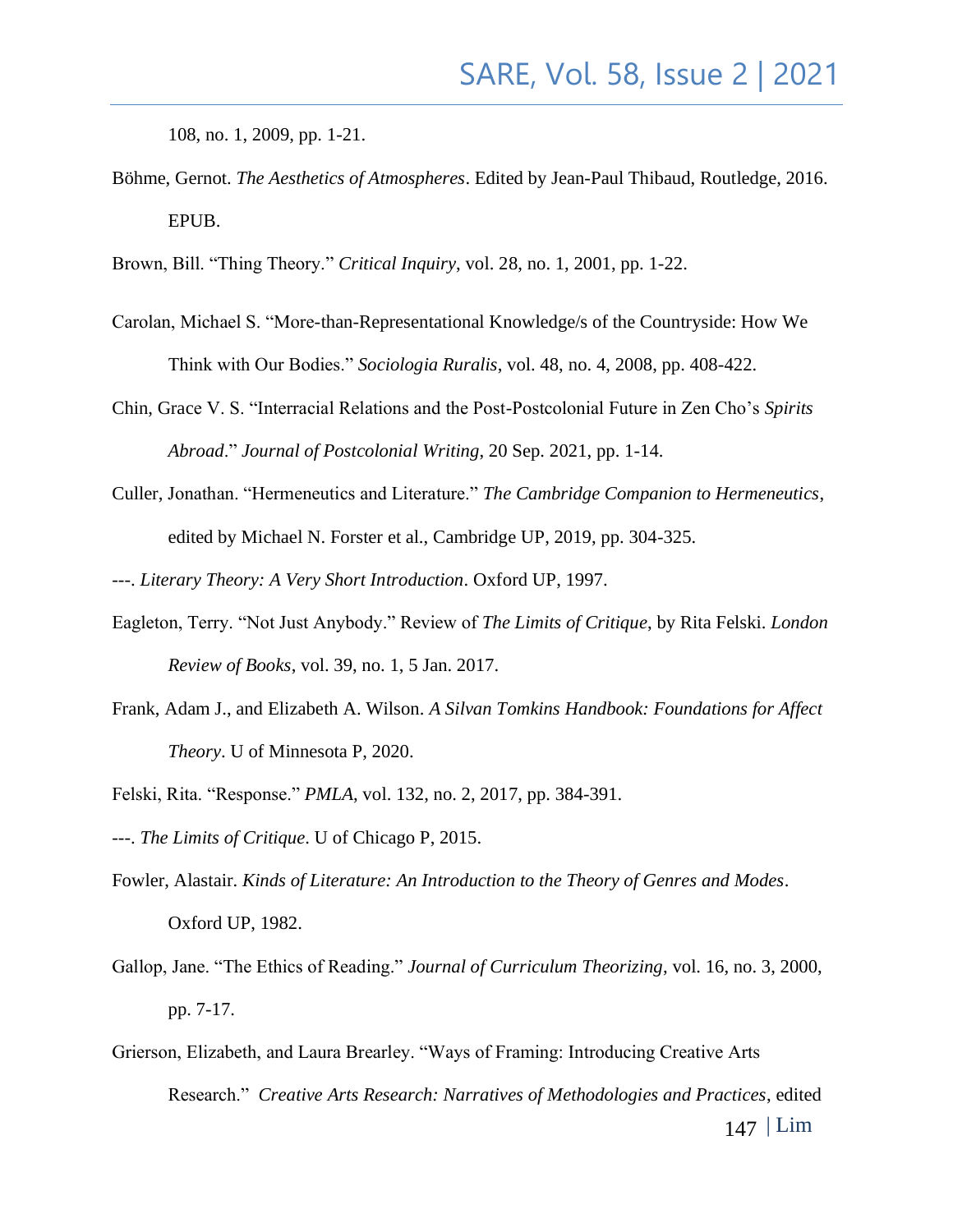by Elizabeth Grierson and Laura Brearley, Sense Publishers, 2009, pp. 1-16.

- Harrex, S. C. "Scalpel, Scar, Icon: Lee Kok Liang's *Flowers in the Sky*." *The Writer's Sense of the Contemporary: Papers in Southeast Asian and Australian Literature*, edited by Bruce Bennett et al., Centre for Studies in Australian Literature, U of Western Australia, 1982, pp. 35-40.
- Holden, Philip. "Communities and Conceptual Limits: Exploring Malaysian Literature in English." *Asiatic*, vol. 3, no. 2, 2009, pp. 54-68.
- Huggan, Graham. "Going Underground: In Defense of Deep Reading." *Close Reading the Anthropocene*, edited by Helena Feder, Routledge, 2021, pp. 131-143.

Jameson, Fredric. *Valences of the Dialectic*. Verso, 2009.

Latour, Bruno. "Why Has Critique Run out of Steam? From Matters of Fact to Matters of Concern." *Critical Inquiry*, vol. 30, no. 2, 2004, pp. 225-248.

Lee, Kok Liang. *Flowers in the Sky*. Federal Publications, 1991.

- Lesjak, Carolyn. "Reading Dialectically." *Criticism*, vol. 55, no. 2, 2013, pp. 233-277.
- Lim, Shirley Geok-lin. "Decolonizing the Malaysian Mind: Celebrating the Pioneering Achievement of Lloyd Fernando's Cultural Politics." *Southeast Asian Review of English*, vol. 55, no. 2, 2018, pp. 228-243.
- Leach, Pamela. "On Adorno's Aesthetics of the Ugly." *Adorno and the Need in Thinking: New Critical Essays*, edited by Donald A. Burke et al., U of Toronto P, 2007, pp. 263-277.
- Lorimer, Hayden. "Cultural Geography: The Busyness of Being 'More-than-Representational." *Progress in Human Geography*, vol. 29, no. 1, 2005, pp. 83-94.
- Maniam, K.S. "*Mutes in the Sun* and *Flowers in the Sky*: A Relative View." *SEA Writes Back: Skoob Pacifica Anthology No. 1*, edited by C. Y. Loh and I. K. Ong, Skoob Books, 1993,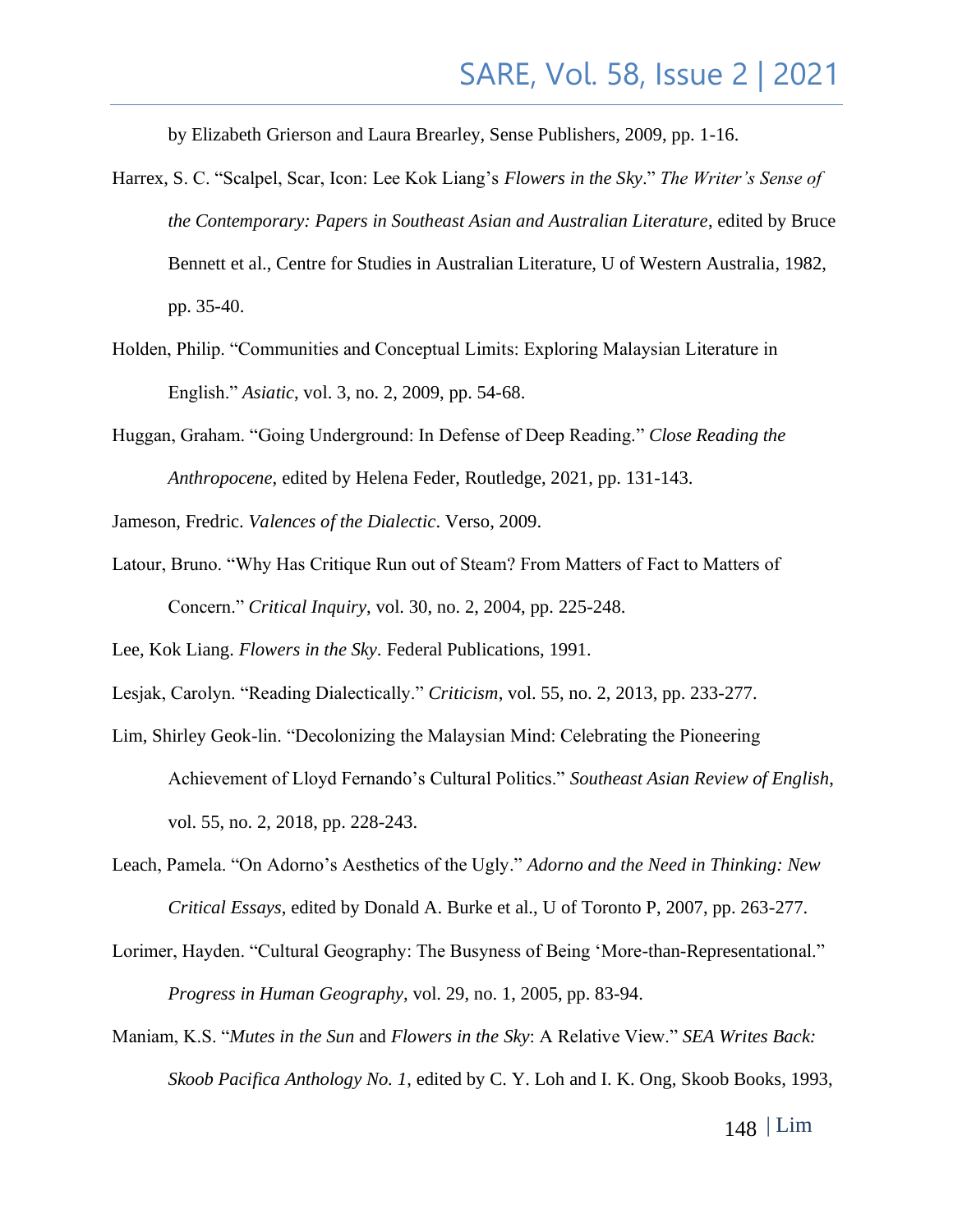pp. 187-195.

- Mattar, Netty. "Diffractive Spaces: An Analysis of Malaysian Cyberpunk." *Journal of Postcolonial Writing*, 23 Sep. 2021, pp. 1-15.
- Moi, Toril. "'Nothing is Hidden': From Confusion to Clarity; or, Wittgenstein on Critique." *Critique and Postcritique*, edited by Elizabeth S. Anker and Rita Felski, Duke UP, 2017, pp. 31-49.
- Nathanson, Donald L. "Prologue: Affect Imagery Consciousness." *Affect Imagery Consciousness: The Complete Edition*, by Silvan S. Tomkins, Springer, 2008, pp. xi-xxvi.
- Ng, Andrew Hock Soon. *Intimating the Sacred: Religion in English Language Malaysian Fiction*. NUS P, 2011.
- ---. "Reading Malaysian Literature in the Twenty-First Century: Familiar Concerns, New Directions." *Asiatic*, vol. 12, no. 2, 2018, pp. 6-7.
- Pawelski, James O., and D. J. Mores, editors. *The Eudaimonic Turn: Well-Being in Literary Studies*, Fairleigh Dickinson UP, 2013.
- Ricoeur, Paul. *Freud and Philosophy: An Essay on Interpretation*. Translated by Denis Savage, Yale UP, 1970.
- Robbins, Bruce. "Not So Well Attached." *PMLA*, vol. 132, no. 2, 2017, pp. 371-376.
- Sedgwick, Eve Kosofsky. *Touching Feeling: Affect, Pedagogy, Performativity*. Duke UP, 2003.

- Sontag, Susan. *Against Interpretation and Other Essays*. Picador, 2001.
- Thrift, Nigel. *Non-Representational Theory: Space, Politics, Affect*. Routledge, 2008.

Singh, Kirpal. "Transcending Context: The World of Lee Kok Liang's Fiction." *Malaysian Literature in English: A Critical Reader*, edited by Mohammad A. Quayum and Peter Wicks, Pearson, 2001, pp. 204-211.